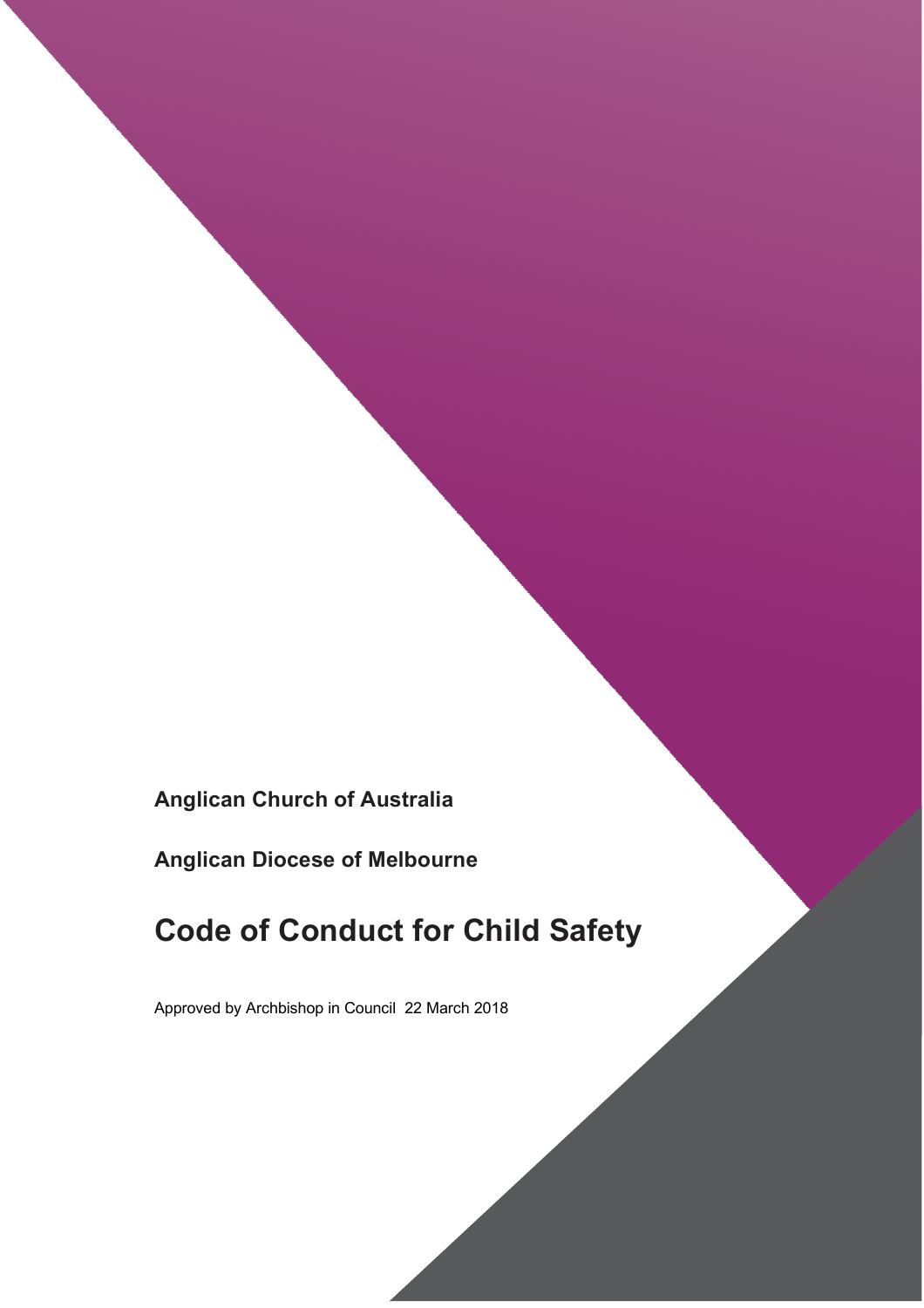## **TABLE OF CONTENTS**

| В.<br>C.                                                         |  |
|------------------------------------------------------------------|--|
|                                                                  |  |
|                                                                  |  |
|                                                                  |  |
|                                                                  |  |
|                                                                  |  |
|                                                                  |  |
| WHAT SHOULD LEADERS DO IF YOUTH ARE ATTEMPTING TO DEVELOP        |  |
|                                                                  |  |
|                                                                  |  |
|                                                                  |  |
|                                                                  |  |
|                                                                  |  |
| VISITING ANGLICAN OR OTHER DENOMINATION'S CHURCHES / PREMISES 15 |  |
|                                                                  |  |
|                                                                  |  |
|                                                                  |  |
|                                                                  |  |
|                                                                  |  |
|                                                                  |  |
|                                                                  |  |
|                                                                  |  |
|                                                                  |  |
|                                                                  |  |
| INSTANT MESSAGING (MSN, FB CHAT, SNAPCHAT,                       |  |
|                                                                  |  |
|                                                                  |  |
|                                                                  |  |
|                                                                  |  |
|                                                                  |  |
|                                                                  |  |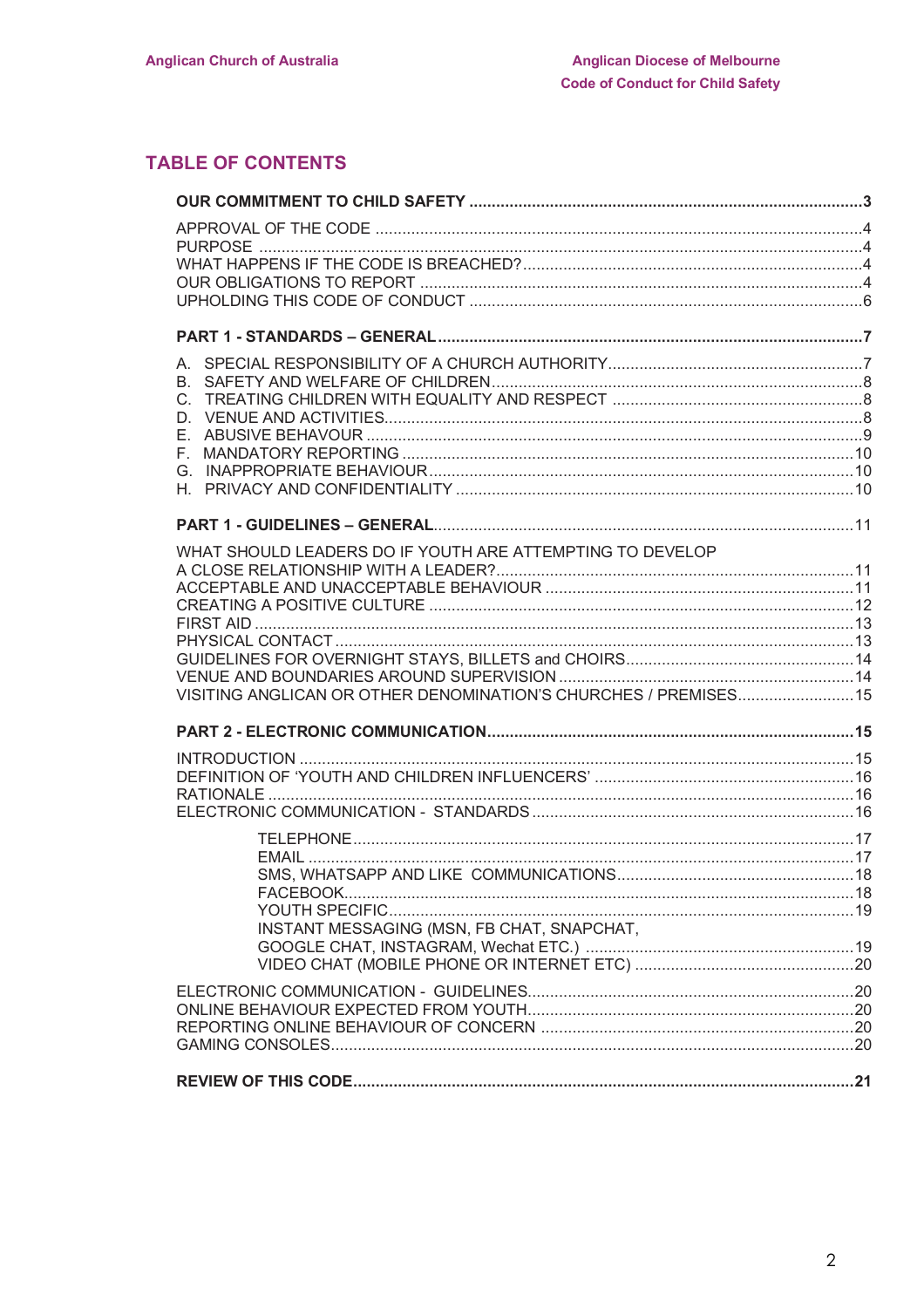## **CODE OF CONDUCT FOR CHILD SAFETY**

#### **OUR COMMITMENT TO CHILD SAFETY**

The Anglican Church of Australia within the Diocese of Melbourne, including its Cathedral Church of St Paul and each parish or congregation or faith community within the diocese (**the Church**) is committed to child safe practice. The care, the safety and the welfare of children are embedded in policies and practices which reflect a commitment to zero tolerance of child abuse.

When Jesus uttered his beautiful words, 'let the children come to me and do not hinder them' (Matt 19:14) he set the benchmark for us. We want to continue to be a Church where children and families are welcome and participate fully. We want to be an open community where people of all ages gather and interact. We want to be a Church where children and young people are fully engaged and have every opportunity to flourish and grow. We want to be a safe place and to put no barriers in place that will harm or hinder children and young people.

In all its actions and programs, we seek to maintain high ethical standards and work in accordance with child safe practices and child protection reporting obligations and guidelines. The participation and empowerment of all children is a consideration in decision-making, as we seek to provide a safe and nurturing environment where children are respected and listened to.

The Church has zero tolerance of child abuse, and all allegations and safety concerns will be treated very seriously and consistently with our robust policies and procedures. We have legal and moral obligations to contact authorities when we are worried about a child's safety, which we will follow rigorously. We are committed to preventing child abuse and identifying risks early, and removing and reducing these risks.

## **APPROVAL OF THE CODE**

To those ends, the Archbishop in Council of the Diocese as the authorized governing body has prescribed and approved the following Code of Conduct for Child Safety:

- 1. This Code of Conduct for Child Safety is intended to be read with and supplemental to the National Code of Conduct of the Church – Faithfulness in Service. A Church worker is expected to meet the standards and follow the guidelines in both Faithfulness in Service and this Code of Conduct for Child Safety.
- 2. This Code is made–

- (a) pursuant to s14 of the *Professional Standards Uniform Act* 2016 (Melb) (**the Professional Standards legislation**) and s6 of the Episcopal Standards Act 2015; and
- (b) in compliance with the requirements of Victorian State law to meet prescribed child safe standards; $1$

<sup>1</sup> *Child Wellbeing and Safety Act* 2005, s20 standard No 3.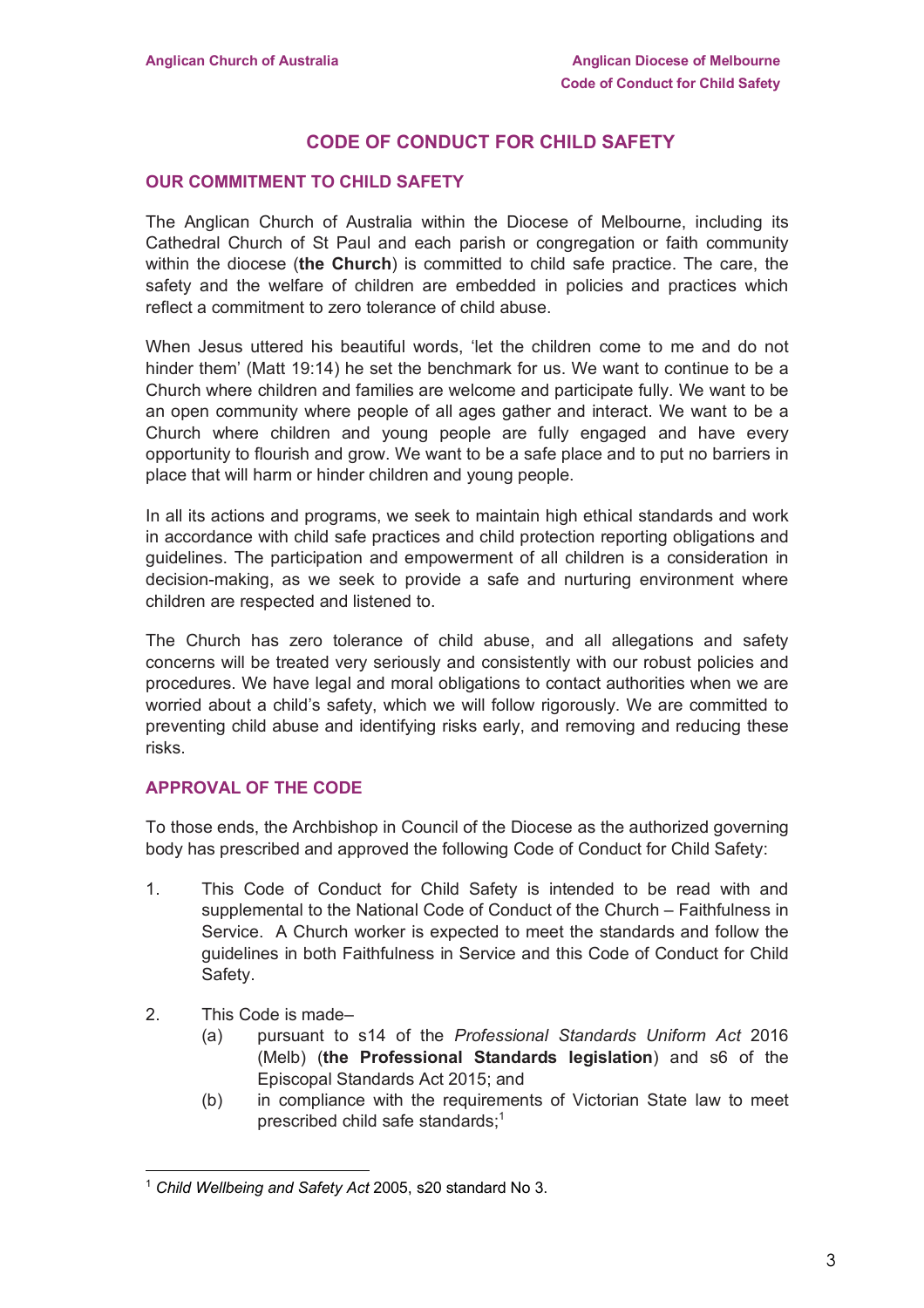The expression "abuse" in this Code means bullying, emotional abuse, harassment, physical abuse, neglect, sexual abuse or spiritual abuse within the meaning of those terms in the Professional Standards legislation. The expression "child" means a person under the age of 18 years and a "young person" refers to a teenager under the age of 18 years.

- 3. This Code of Conduct applies to all 'Church workers', as defined in schedule 1 of the Professional Standards legislation. Broadly that expression means–
	- (a) each member of the clergy and each lay minister; and
	- (b) each lay person, remunerated or voluntary, holding a role office or position in a congregation or parish or in the Cathedral or in the Diocesan Offices or in the Cursillo movement or otherwise in the Church in the Diocese. This is a wide class that includes a rostered reader, intercessor, welcomer, choir member, musician, pastoral care visitor or catering volunteer.

Each Church worker engaged in child-related work is responsible for keeping a professional role with children. This includes establishing and maintaining clear boundaries which serve to protect everyone from misunderstandings. It also applies to the Archbishop. Where the context so admits, a reference to a Church worker is to be taken to include the Archbishop.

4. This Code sets out in more detail the standards of behaviour which the Anglican Church in the Diocese expects from all people associated with or representing it to ensure child safety. It is the responsibility of each Church worker to be aware of and meet these standards and, unless there are cogent reasons for not doing so, to follow the guidelines. The latter explain and illustrate best practice and highlight practical ways to achieve it.

## **PURPOSE**

5. Following this code will help to protect children and young people from abuse and inappropriate behaviour from adults. It will also help staff and volunteers to maintain the standards of behaviour expected of them. A code of conduct that everyone adheres to also serves to protect the organisation from instances of child abuse because opportunities for harm are actively reduced.

## **WHAT HAPPENS IF THE CODE IS BREACHED?**

6. A failure to meet a standard or, unless there are cogent reasons for not doing so, to follow a guideline, as prescribed in this Code is a relevant factor in determining the fitness or otherwise of the Church worker for any role office or position in the Church and may trigger action against the person by the Professional Standards Board and Review Board, including removal from their role office or position.

## **OUR OBLIGATIONS TO REPORT**

7. Both the State and the Church have expectations and requirements as to when and how a Church worker must report certain misconduct: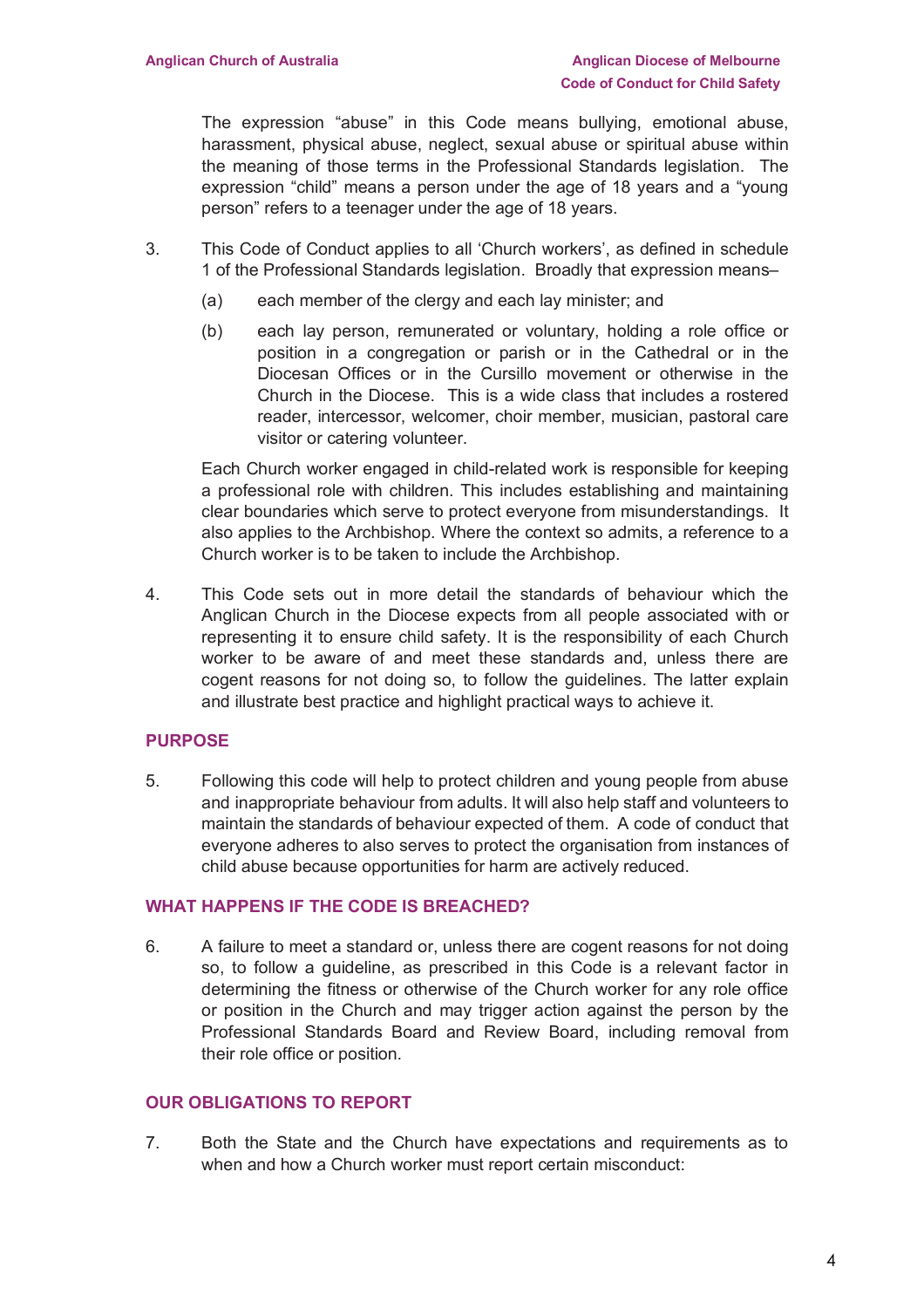## **A. UNDER STATE LAW**

- 8. **Failing to Disclose Abuse**: **Crimes Act 1958 (Vic),** s327: Since 2014, s327 requires that all Victorians over the age of 18 years of age who reasonably believe that a child has been sexually abused or groomed by a person of or over the age of 18 years must report the matter to the police as soon as it is practicable to do so, unless they have a reasonable excuse for not doing so. Failure to do so is a criminal offence punishable by a maximum of 3 years imprisonment.
- 9. If a child is in immediate danger of harm or abuse call the police on 000 as a first priority, whether or not you can be in touch with the Director of Professional Standards at the Kooyoora office. The Director can assist you make a report to the police and can give you advice and support to do so. You can call the Kooyoora office of Professional Standards on 1800 135 246 or 03 9416 1008.
- 10. **Failing to Protect Offence: Crimes Act 1958 (Vic), s49O**: A Church worker who knows of a substantial risk of child abuse by someone over 18 years of age associated with the organisation, and has the power or responsibility to reduce or remove that risk and negligently fails to do so, commits a criminal offence under this section, punishable by 5 years imprisonment;
- 11. When reporting a matter to police, it is important also to report a matter to the Director of Professional Standards. This will ensure that support can be put in place for the parties where appropriate, that all breaches of child safe codes, policies and procedures are appropriately managed, including adhering to all mandatory requirements and other matters of law, and that consideration can be given to suspending the alleged respondent (where necessary to ensure the safety of the complainant and others) while allegations of misconduct are investigated.
- 12. If uncertain, or seeking further information and direction, the Church worker should contact the Director of Professional Standards. The role of the Director is to assist and guide Church workers and parishes and other ministry bodies in these matters.
- 13. **Reportable Conduct scheme - Child Wellbeing and Safety Act 2005, Part 5A**, s16M(4): From 1 July 2017 for schools and 1 January 2018 for other religious institutions, Victorian legislation requires that any allegation or complaint of abuse against a child must also be reported by the Head of the entity to the Children and Young Persons' Commissioner. This includes sexual, physical psychological abuse as well as grooming.
- 14. The Kooyoora Office of Professional Standards has been appointed by the Diocese to report these matters to the Children and Young Persons' Commissioner on its behalf. For this reason, it is essential that Church workers report matters to the Director of Professional Standards, as required by the Professional Standards legislation of the Church.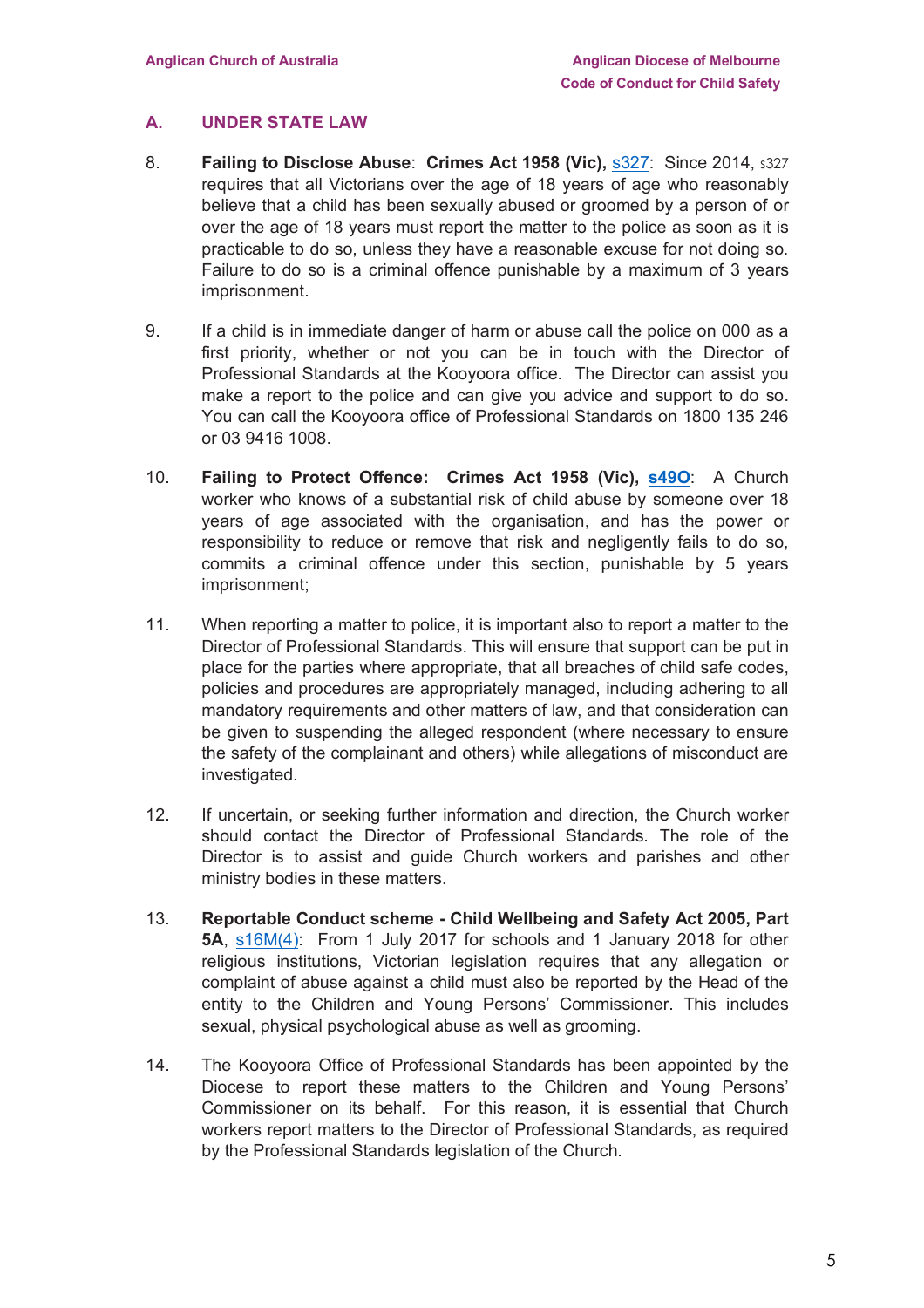## **B. UNDER CHURCH LAW**

- 15. **Mandatory reporting**: Our Church statute requires that if a prescribed Church worker believes on reasonable grounds that a person has suffered harm, or is at risk of harm, as a result of misconduct by another Church worker and has no reason to believe that the Director of Professional Standards is aware of those facts, they must as soon as possible report the matter to the Director of Professional Standards at Kooyoora Ltd: s17, Professional Standards legislation. The Archbishop is subject to a similar reporting obligation under the Episcopal Standards legislation of the diocese.
- 16. Prescribed Church workers are defined in schedule 1 of that Act and include all clergy and lay leaders including Parish Council members.
- 17. IF IN DOUBT about your reporting requirements, ring Kooyoora and speak to the Director of Professional Standards. Ring the Kooyoora Office on 1800 135 246 or 94161008 for advice, support and assistance or email dps@kooyoora.org.au.
- 18. **Notification of a criminal charge**: All Church workers including volunteers must comply with the requirement of the Professional Standards legislation, s18 to notify in writing the DPS, giving particulars of the charge. If the Church worker has been charged in any jurisdiction in Australia or elsewhere with a sexual offence, including grooming or an offence relating to child pornography whether committed within or outside the Diocese, that person must forthwith notify in writing the Director, giving particulars of the charge. $2$
- 19. A failure to comply with an obligation to report is a relevant factor in determining the fitness or otherwise of the Church worker for any role office or position in the Church.

## **UPHOLDING THIS CODE OF CONDUCT**

 $\overline{a}$ 

- 20. If a Church worker knows or have reason to believe that another Church worker has failed to meet a standard of this Code, or has failed to follow a guideline of this Code, without a cogent reason for not doing so, subject to the strict reporting obligations discussed above, the Church worker should, where they believe that a person has not suffered harm or is not at the risk of harm, approach the Church worker and identify the concern. If in doubt seek advice from the Director of Professional Standards without identifying the Church worker.
- 21. If a Church worker considers that another Church worker has failed to meet a standard of this Code, or has failed to follow a guideline of this Code, without a cogent reason for not doing so, and a person has suffered harm or is at the risk of harm, you must report this to the Director of Professional Standards and to the church authority having responsibility for the Church worker. If in

<sup>&</sup>lt;sup>2</sup> Independently of this provision, a Church worker in Victoria who holds a working with children clearance is subject to a statutory obligation under s20 of the *Working with Children Act* 2005 (Vic) to notify the Secretary to the Department of Justice and the Diocese and Kooyoora Office of Professional Standards of any relevant change in circumstances as defined in that section.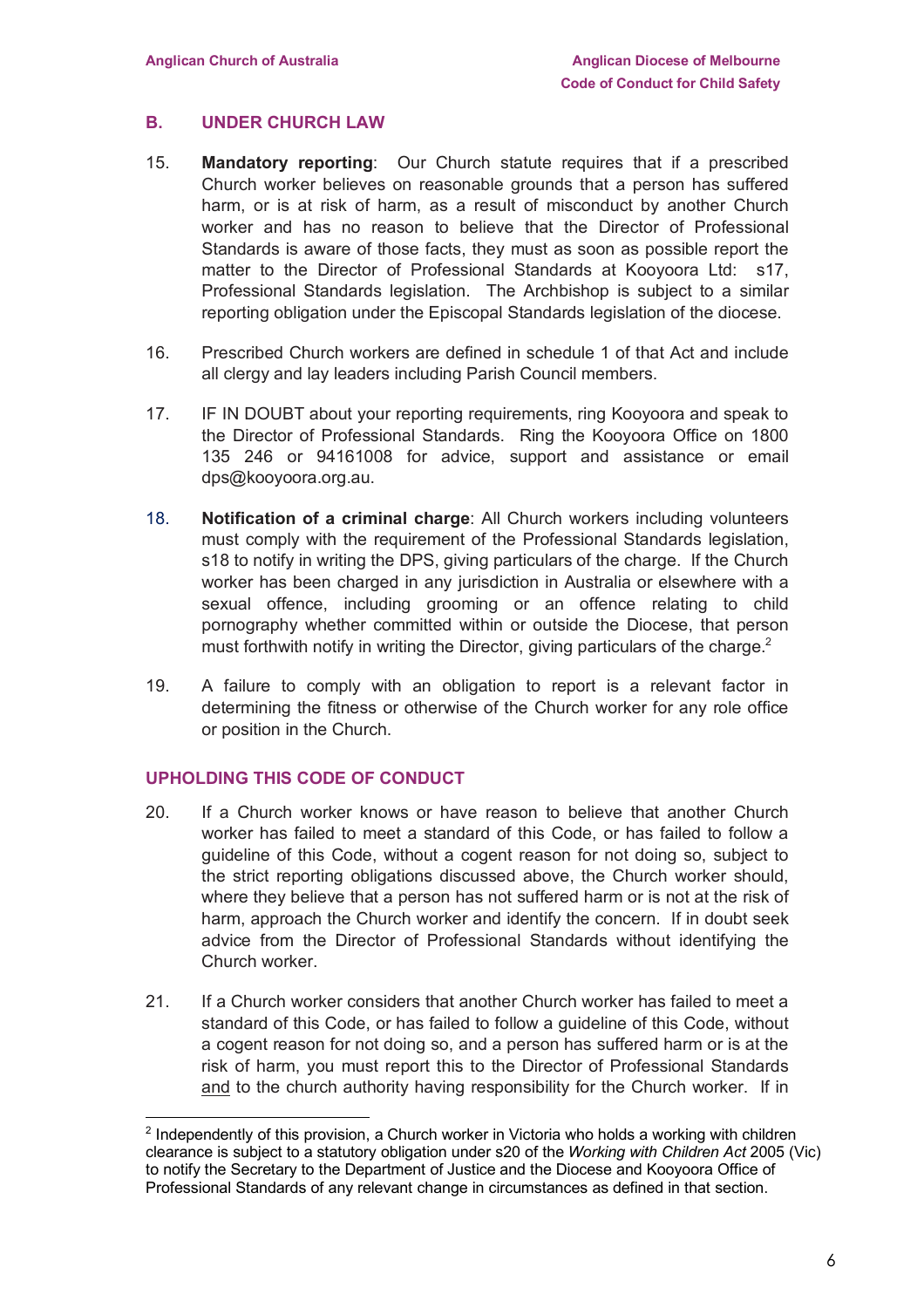doubt seek advice from the Director of Professional Standards without identifying the Church worker.

22. The Church condemns all forms of child abuse, discrimination and sexual exploitation. We are committed to creating and maintaining an environment which promotes safety for people involved in our programs including all children, people with a disability, people from culturally and linguistically diverse backgrounds including Aboriginal and Torres Strait Islander people.

## **STANDARDS – PART 1 - GENERAL**

## **A. Special responsibility of a Church authority**

- 23. If you have overall authority in a parish or a congregation as the Vicar, Priest in charge or Senior Minister or in the Cathedral as the Dean–
	- (a) you must take reasonable steps to ensure that all clergy and church workers for whom you are responsible are made aware of and observe–
		- (i) the standards and guidelines of this Code that Church workers are expected to meet and follow;
		- (ii) their obligations under State law, as described in this Code;
		- (iii) the requirements of the State to obtain a Working with Children card;
		- (iv) the requirements of the Diocese under the Professional Standards legislation to obtain a clearance for ministry or a clearance for service, where applicable;
		- (v) the requirements of the Diocese for regular training in child protection where applicable;
	- (b) you must not permit a member of the clergy to engage in ministry without that person first obtaining a clearance for ministry;
	- (c) you must not appoint a person to a role office or position unless you are satisfied that they are fit to hold the same;
	- (d) you must not permit a lay person to hold or continue to hold a role office or position for which you are responsible if that lay person –
		- (i) has failed to apply for a clearance for service, when formally in writing requested to do so by the Director of Professional Standards<sup>3</sup>, or
		- (ii) has been refused a clearance for service for a role office or position, whether or not prescribed, by the Office of Professional Standards on the direction of the Board or on review, the Review Board under the Professional Standards legislation; or
		- (iii) has had his or her clearance for service cancelled by the Office of Professional Standards on the direction of the Board or on review, the Review Board under the Professional Standards legislation.

 $\overline{a}$ 

<sup>3</sup> *Section 67(1)(a), Professional Standards Uniform Act 2016*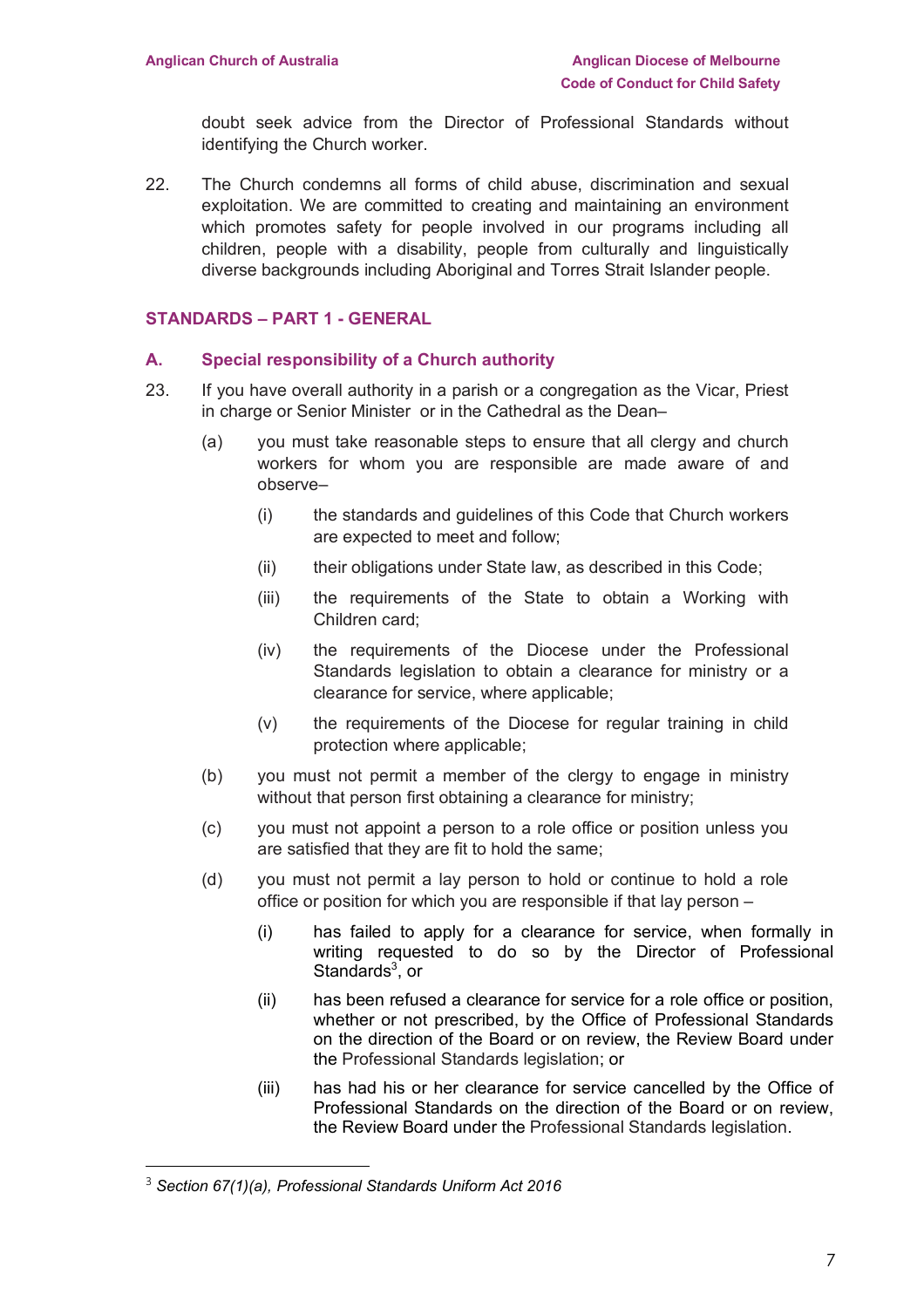(e) you must not penalise, discriminate or take action against other clergy or church workers because of any action taken by them in good faith under this Code.

#### **B. Safety and welfare of children**

- 24. A Church worker must-
	- (a) conduct themselves in a manner that is consistent with the values of the Church, taking all reasonable steps to ensure the safety and welfare of children in their care
	- (b) provide a welcoming, inclusive and safe environment for all children, young people, parents, staff and volunteers
	- (c) challenge behaviour that is unacceptable or otherwise in breach of the standards and guidelines of this Code
	- (d) not exaggerate or trivialise child abuse issues
	- (e) not rely on their reputation or that of the organisation to protect them
	- (f) comply with all relevant legislation, Federal, State or Church with respect to the safety of children or for mandatory reporting

#### **C. Treating children with equality and respect**

- 25. A Church worker must–
	- (a) treat with equality and respect all children and young people, regardless of race, colour, sex, language, religion, political or other opinion, national, ethnic or social origin, property, disability, birth or other status
	- (b) avoid favouritism or acting in a way that shows unfair and differential treatment of children and young people
	- (c) respect cultural differences
	- (d) encourage open communication between all children, young people, parents, staff and volunteers, and allow children and young people to participate in the decisions that affect them
	- (e) be transparent in their actions and whereabouts
	- (f) ensure language is appropriate and not offensive or discriminatory
	- (g) encourage young people and adults to feel comfortable and caring enough to point out attitudes or behaviour they do not like
	- (h) recognise that special caution is required when discussing sensitive issues with children or young people
	- (i) avoid doing things of a personal nature that a child can do for him/herself, such as assistance with toileting or changing clothes. If this is necessary, for example for a child with a disability, they must inform their supervisor first and be as open as possible in their behaviour.

## **D. Venue and activities**

26. A Church worker must–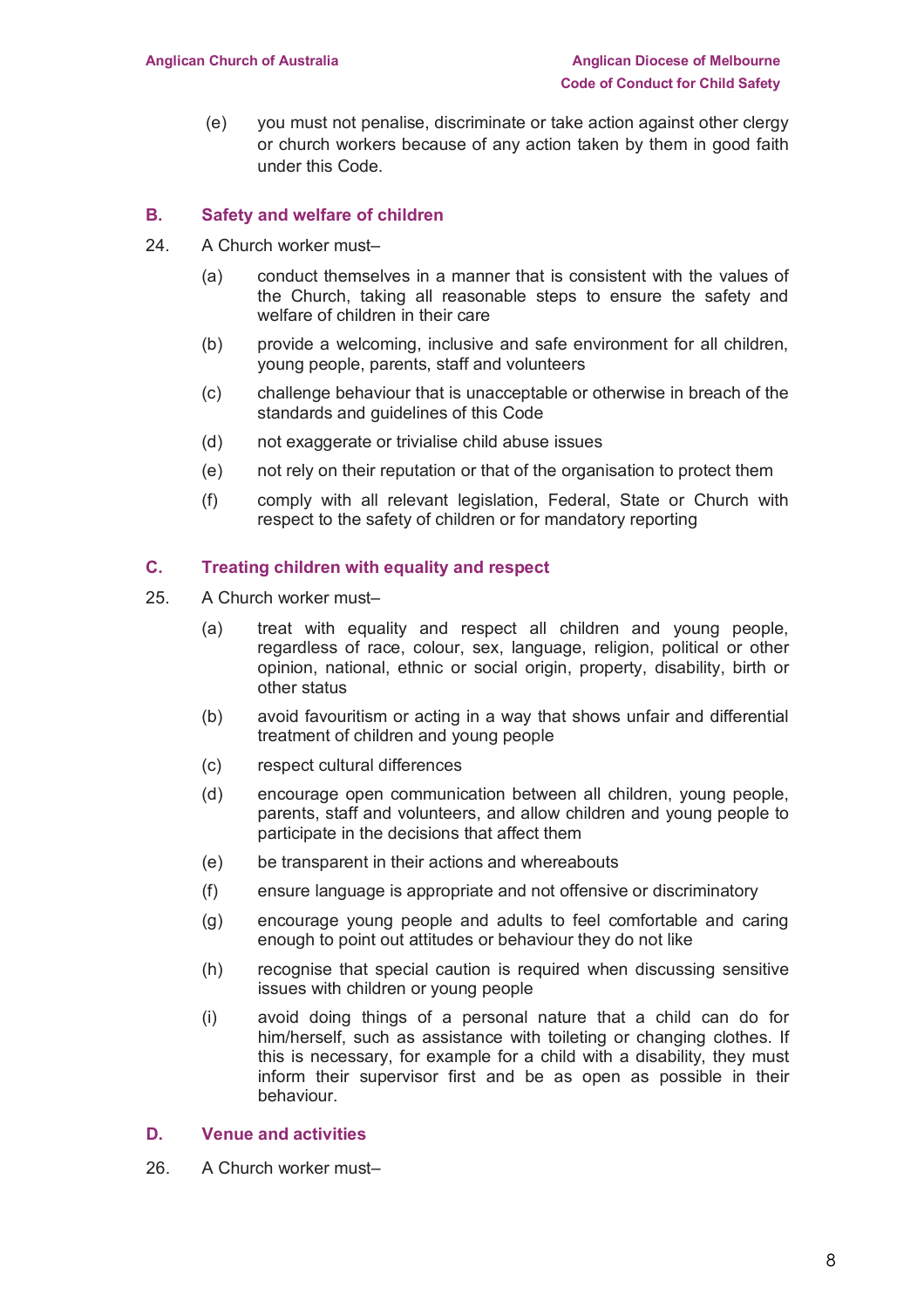- (a) conduct all child related activities in well lit areas–
	- (i) which are open and can be observed by other adults;
	- (ii) which have doors to rooms or offices left open; and
	- (iii) with no fewer than two adults present at all times during a class, program, rehearsal, event or ministry involving children and young people;
- (b) except where impracticable, avoid being alone with a child in a motor vehicle or driving a child home unaccompanied. If such a situation is unavoidable, inform your ministry supervisor of the trip and the reason for it.
- (c) ensure any contact with children and young people is appropriate and within the parameters of the program or event
- (d) model good conduct in the activities conducted.

## **E. Abusive behaviour**

- 27. A Church worker must NOT–
	- (a) engage in behaviour in person or on social media that is intended or likely to bully, shame, humiliate, belittle or degrade children or young people
	- (b) use inappropriate, offensive, harassing, abusive, sexually provocative, demeaning, culturally inappropriate or discriminatory language when speaking with a child or young person
	- (c) hit or physically assault or otherwise abuse children
	- (d) dispense corporal punishment or discipline to children; for more details, refer to Faithfulness in Service, a National Code of Conduct, paragraph 5.41
	- (e) engage in any conduct that constitutes grooming for sexual conduct with a child under the age of 16 years, within the meaning of the *Crimes Act* 1958, s49M
	- (f) conduct a sexual relationship with a child or young person or indulge in any form of sexual contact with a child or young person
	- (g) make available to children or condone the use by children of alcohol or illegal drugs or otherwise condone or participate in behaviour of children that is illegal, unsafe or abusive
	- (h) make comments or gestures to or in front of children or young people that are sarcastic or sexually suggestive
	- (i) make comments or gestures to or in front of children or young people that are derogatory, belittling or insensitive and of a personal nature about someone present or known to those present
	- (j) otherwise act in a way that is or can be perceived as threatening or intrusive
	- (k) use any computer, mobile phone, or video and digital camera to exploit or harass children or in a manner that has that effect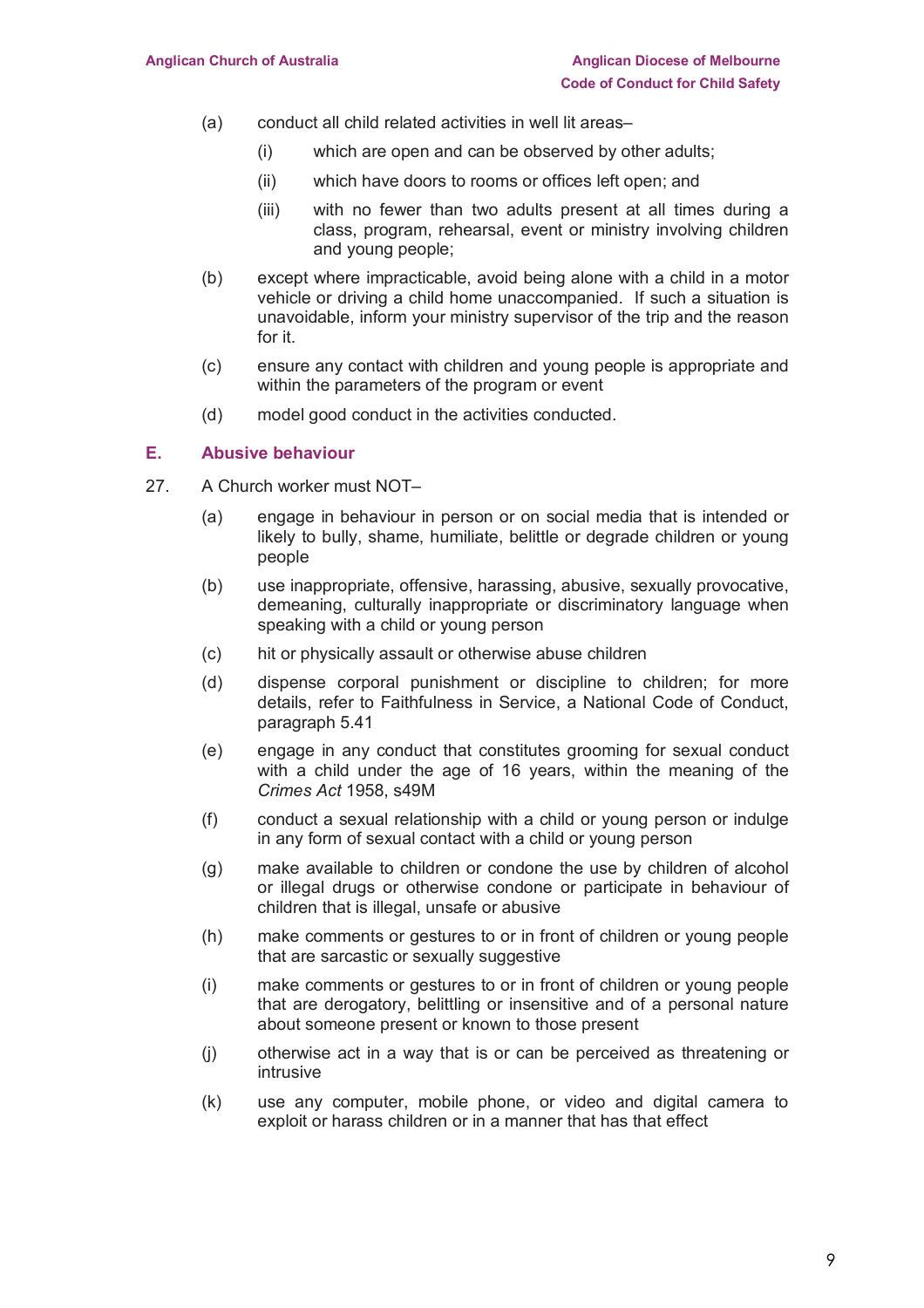#### **F. Mandatory reporting**

- 28. A Church worker must–
	- (a) report any concerns or suspicions of child abuse by a fellow Church worker, contractor, visitor or other person in accordance with Church and State laws, as referred to above in the Duty to Report section
	- (b) take responsibility for being accountable and not placing oneself in positions where there is a risk of allegations being made. They will ensure that, except where impracticable, another adult is present when working with or near children
	- (c) self-assess their behaviour, actions, language and relationships with children.
	- (d) immediately disclose any information of charges, convictions of abuse which they may incur. This includes disclosing any criminal charges or convictions made against oneself or others.

## **G. Inappropriate behaviour**

- 29. A Church worker must NOT–
	- (a) be intoxicated or under the influence of illegal drugs when exercising their role office or position in the Church
	- (b) develop inappropriate relationships with children or young people
	- (c) seek to make contact and spend time alone with any child that they come into contact with in their role in the Church outside of the designated times and activities set for performing that role
	- (d) give children and young people their personal contact details (mobile number, email or address) other than on the expressed basis that communication must be for the stated purposes of the approved curriculum, program or activities and not for personal purposes
	- (e) make inappropriate promises to children and young people, particularly in relation to confidentiality

## **H. Privacy and confidentiality**

- 30. A Church worker must
	- (a) keep confidential all information regarding any child protection concern or complaint, only discussing information with relevant and appropriate people including the Office of Professional Standards
	- (b) not release or discuss any personal confidential information about suspected or proven child abuse or cases involving the Office of Professional Standards except as authorized by the Professional Standards legislation of the Diocese or any protocol made under that legislation
	- (c) not take or publish a photo of a child without their parents' consent in the form contained in the parish duty of care handbook published by the Diocese or a form substantially to like effect.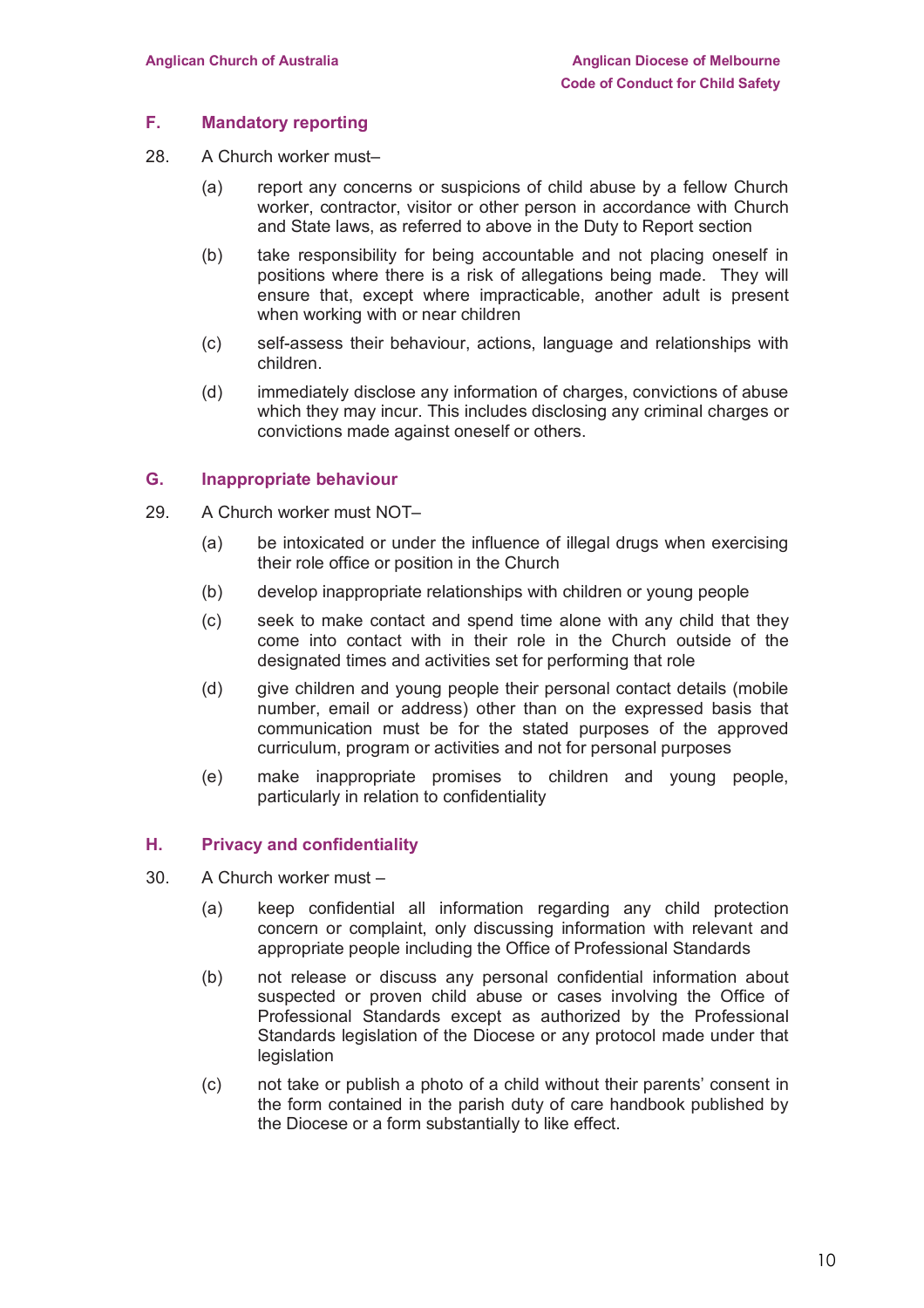## **PART 1 – GUIDELINES**

#### **WHAT SHOULD LEADERS DO IF YOUTH ARE ATTEMPTING TO DEVELOP A CLOSE RELATIONSHIP WITH A LEADER?**

- 31. You should inform the Children's and/or Youth Ministers immediately, even if the interaction may only have been misconstrued by the leader. Whenever suspicion arises, inform the Children and/or Youth Minister or other ministry supervisor, and proceed with caution.
- 32. Where interactions are a clear attempt by the youth to develop a close relationship, the leader should cease online or other one to one communication. It should be made clear to the youth or child in question as soon as possible that this change is not because of a change in their relationship or standing with the leader - all effort should be made to explain that this change is not a rejection of the youth or child - rather the change is because the level of interaction has become inappropriate. A relationship with a leader of the type the youth is seeking is not an option, but this does not mean that the leader does not or no longer cares about the youth / child. Inform the parent(s)/guardian(s) of the youth and consult with your supervisor as to the appropriate level of future interaction.
- 33. Leaders should always be cautious and thoughtful about the type and level of interaction they have with youth, both on and offline. Prevention of situations where leaders' words or actions could easily be misconstrued by youth is paramount. If necessary, boundaries of appropriate interaction between leaders and youth should be clearly stated early-on in order to avoid misunderstanding later. This is especially important for relationships between leaders and youth of different genders.

#### **ACCEPTABLE AND UNACCEPTABLE BEHAVIOURS**

34. The following is a list of behaviour which is to be encouraged or avoided, as the case may be. It is not intended to be an exhaustive list of all acceptable / unacceptable behaviour, but rather to provide examples:

#### **ACCEPTABLE BEHAVIOUR**

- (a) Taking all practicable steps to protect children from abuse and upholding the Church's commitment to the highest standards of child safety at all times
- (b) Promoting the safety, dignity, participation and empowerment of Aboriginal and Torres Strait Islander children, Children with a disability and children from culturally and/or linguistically diverse backgrounds
- (c) Not unlawfully discriminating against children for their age, gender, race or sexuality
- (d) Understanding and complying with all reporting obligations listening and responding immediately to the concerns or allegations
- (e) Reporting any child safety concerns to the ministry supervisor, the child safety officer or the Director of Professional Standards before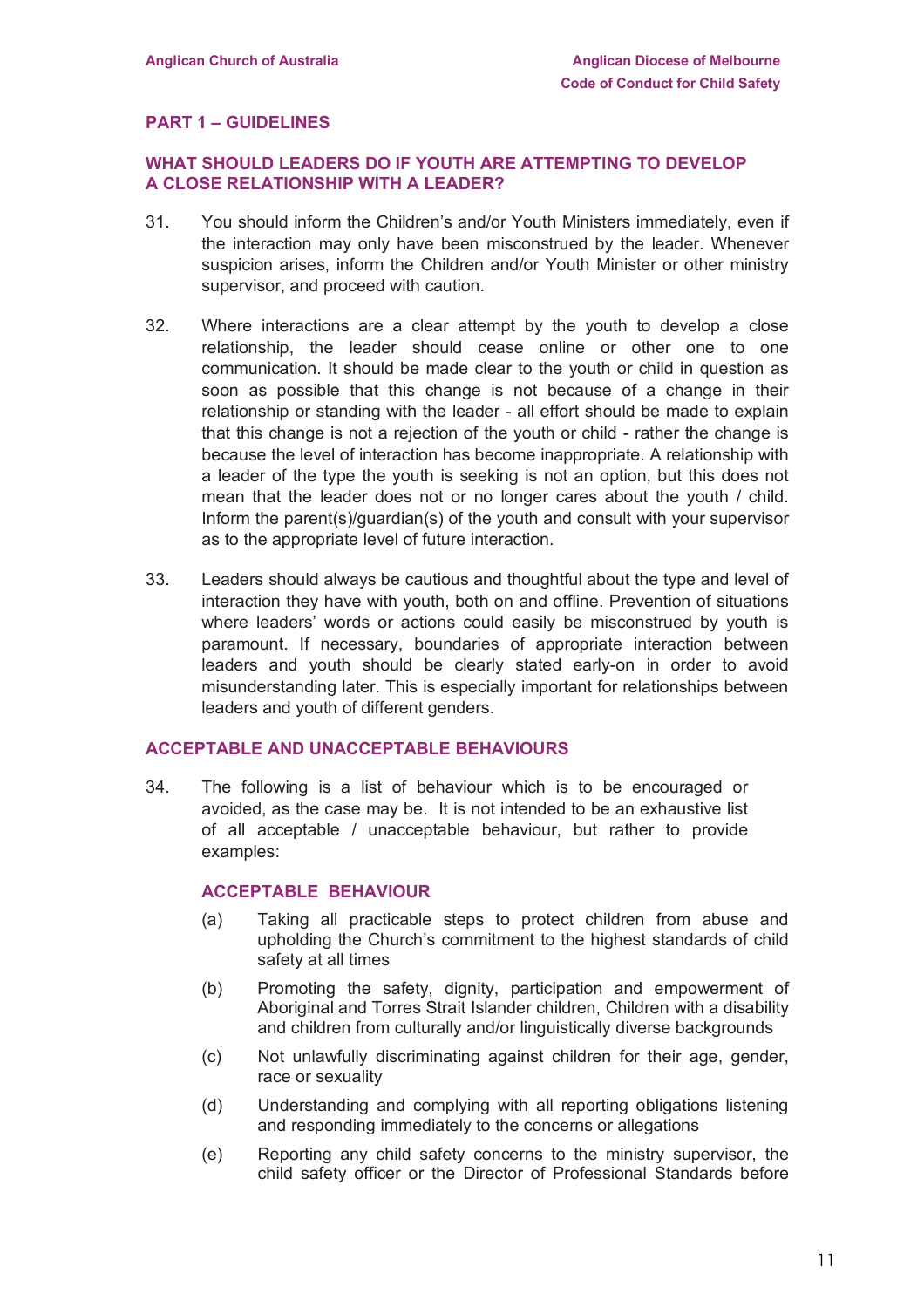any suspected, alleged or actual child abuse is reported to the authorities unless a child is in immediate danger

- (f) Using positive reinforcement and avoiding abusive, harassing or discriminatory language
- (g) Avoiding, where possible, situations where an adult may be alone with a child, such as in a dressing or change room, or when a child needs to be transported in a vehicle
- (h) Not developing any 'special' relationships with children, which could be seen as grooming, favouritism, or misconstrued as unnecessarily physical

#### **UNACCEPTABLE BEHAVIOUR**

- (i) Ignoring or disregarding any suspected or disclosed child abuse
- (j) Developing any 'special' relationships with children that could be seen as favouritism, for example, the offering of gifts or special treatment for specific children
- (k) Engaging in any type of sexual activity with children under 18
- (l) Exhibiting behaviours with children which may be construed as unnecessarily physical, for example inappropriate touching or sitting on laps
- (m) Putting children at risk of abuse, for example, by locking doors
- (n) Offering alcohol or illegal drugs to children under the age of 18
- (o) Initiating unnecessary physical contact which children or doing things of a personal nature that a child can do for themselves, such as toileting or changing clothes
- (p) Engaging in open discussions of a mature or adult nature in the presence of children, for example, personal social activities on a topic not the subject of the approved curriculum, program or activities
- (q) Using inappropriate language in the presence of children, including swearing
- (r) Expressing personal views on cultures, race or sexuality in the presence of children
- (s) Discriminating against any child because of age, race, religion, culture, vulnerability, sexuality or disability
- (t) Having contact with a child/children outside of Church activities without the consent of parents/guardians Unintended contact, such as seeing people in the street, is appropriate
- (u) Photographing or videoing a child without the consent of the parent or guardians

## **CREATING A POSITIVE CULTURE**

35. We know that children and young people flourish when a positive culture is created that builds their social, emotional and physical development and ensures their safety.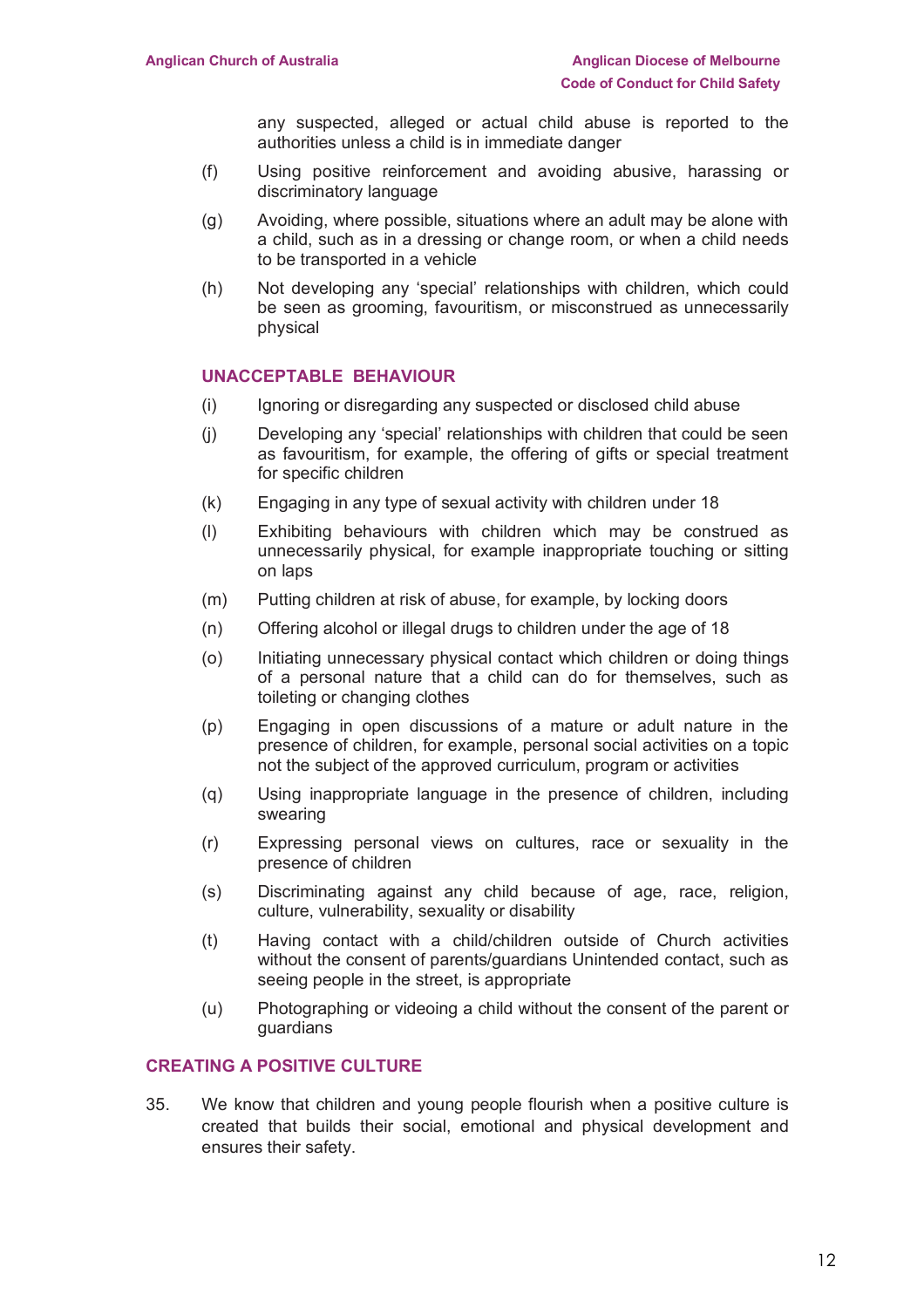- 36. A Church worker must promote a positive culture that enhances children's and young person's safety by:
	- (a) treating everyone with respect;
	- (b) listening, taking seriously, and responding to the concerns of a child, particularly if the child is complaining or worried about the safety, abuse or harm to themselves or another child;
	- (c) promoting a culture of safety, participation and empowerment of Aboriginal children, for example, by never questioning an Aboriginal child's self-identification;
	- (d) promoting the cultural safety, participation and empowerment of children with culturally and/or linguistically diverse backgrounds by having a zero tolerance of discrimination, for example, not ridiculing culturally different family practices;
	- (e) promoting the safety, participation and empowerment of children with a disability, for example, during personal care activities and showing tolerance during activities including worship services;
	- (f) ensuring that children and young persons know whom to tell and how and from where to seek help when they feel unsafe; and
	- (g) developing a culture where children and young people can talk openly about their interactions with adults and others and have the confidence to raise safety concerns.

## **FIRST AID**

- 37. A Church worker who is organizing or assisting in an activity should observe the following–
	- (a) Ensure that there is a risk management plan which includes relevant contact details (e.g. emergency services and specialised help) and that a first aid kit appropriate to the activity is available. In the case of camps and similar activities, ensure that at least one adult present has first aid training.
	- (b) Do not administer prescription medications to a child without the written consent of a parent or guardian.
	- (c) Obtain information from parents or guardians about the particular physical and mental health or safety needs of children in your care (e.g. allergies, depression).

## **PHYSICAL CONTACT**

- 38. In general, except in circumstances such as immediate physical danger or medical emergency, a Church worker should not initiate physical contact with a child. If that contact is initiated by the child, be very careful that you respect the child's feelings and privacy.
- 39. A Church worker should ensure that any physical contact they have with children is of a non-sexual nature and appropriate to the situation. Avoid any physical contact that is sexually stimulating, or that may be construed as sexually stimulating. Children may or may not be aware of creating such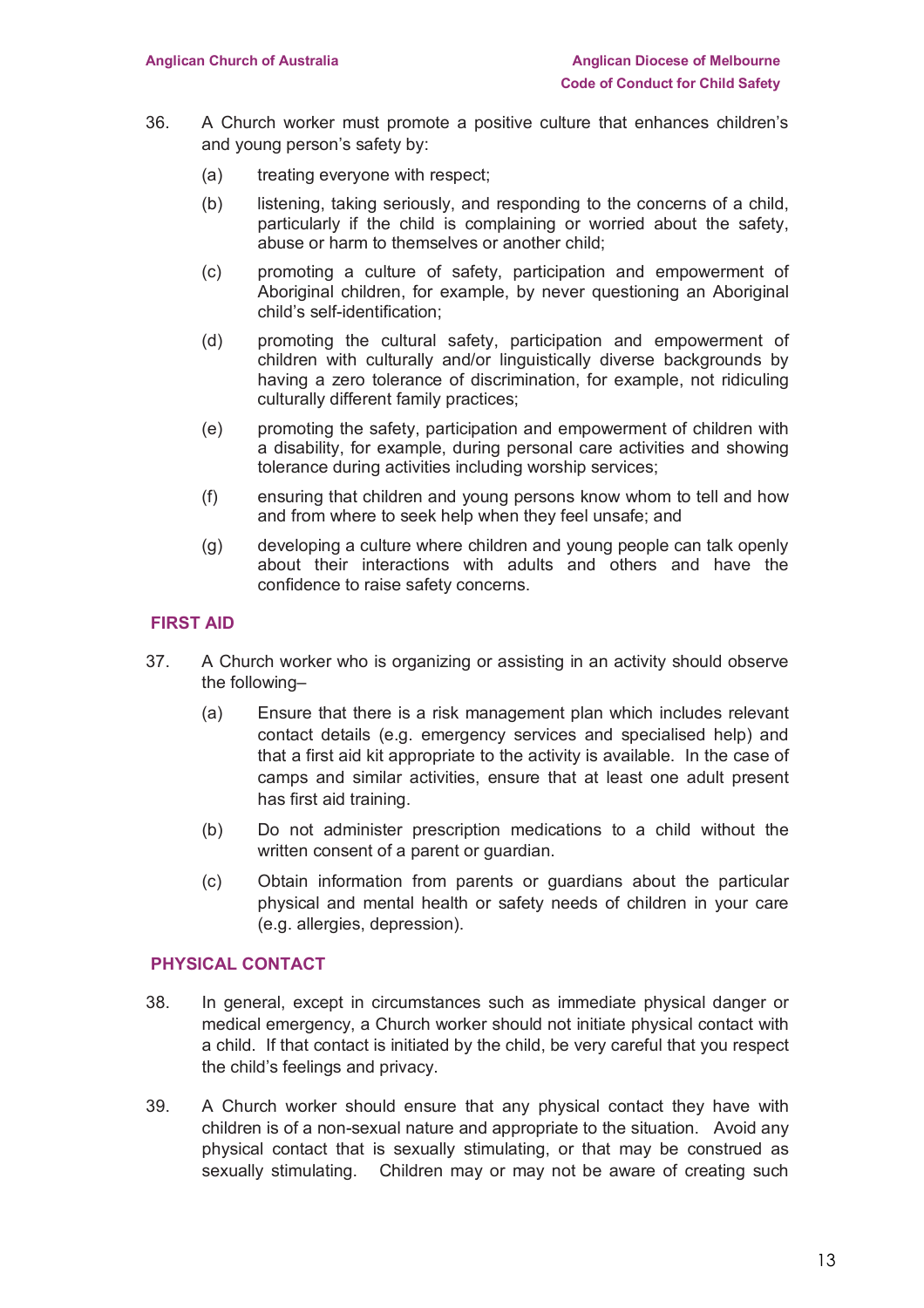situations. It is your responsibility to be alert for such situations and to cease any inappropriate physical contact immediately. For more details, refer to *Faithfulness in Service, a National Code of Conduct*, paragraph 5.44.

## **GUIDELINES FOR OVERNIGHT STAYS, BILLETS and CHOIRS**

- 40. When supervising children and young people within a choir context or a trip excursion, children's safety is the primary focus of all decision making. The following guidelines apply:
	- (a) A Safety officer must be nominated on each trip, or for the choir, and needs to be easily identifiable by children and other adults;
	- (b) The Safety Officer must identify themselves to the choir, or to the group prior to the excursion commencing and should be nominated as part of the pre-trip information and or briefings to children and parents;
	- (c) The Safety Officer must brief children and young people prior to the excursion / trip as to any procedures which must be followed to reduce risk of harm – For instance bathroom and or change room arrangements and configuration  $-$  e.g. if there is only one toilet for both adults and children what is the proposed procedure for the children to go to the bathroom to reduce risk of harm.
	- (d) The safety officer must also ensure on overnight stays that children under 18 years stay with children of their own age and adults are housed in a separate room.
	- (e) The Safety Officer is to remind children to tell them or a trusted adult if for any reason they or another child feel unsafe; the officer should invite them to talk to them or to another trusted adult whilst on the excursion or afterwards.
	- (f) The Safety Officer needs to report any issues raised on a trip, to the Office of Professional Standards in accordance with paragraph 15 above, or as part of the Church's continuous improvement process to enhance safety.

#### **VENUE AND BOUNDARIES AROUND SUPERVISION**

- 41. To ensure children and young people feel confident and safe at any authorised Church activity whether at the church or away, the Church worker leading the activity and those supporting that leader must ensure that–
	- (a) All child related activities should take place in well lit areas which are open and can be observed by others;
	- (b) All adults need to be visible to other adults when working with children and young people so their interaction can be open and observable;
	- (c) Doors to rooms or offices should be left open;
	- (d) Where privacy is required, rooms with clear glass panels should be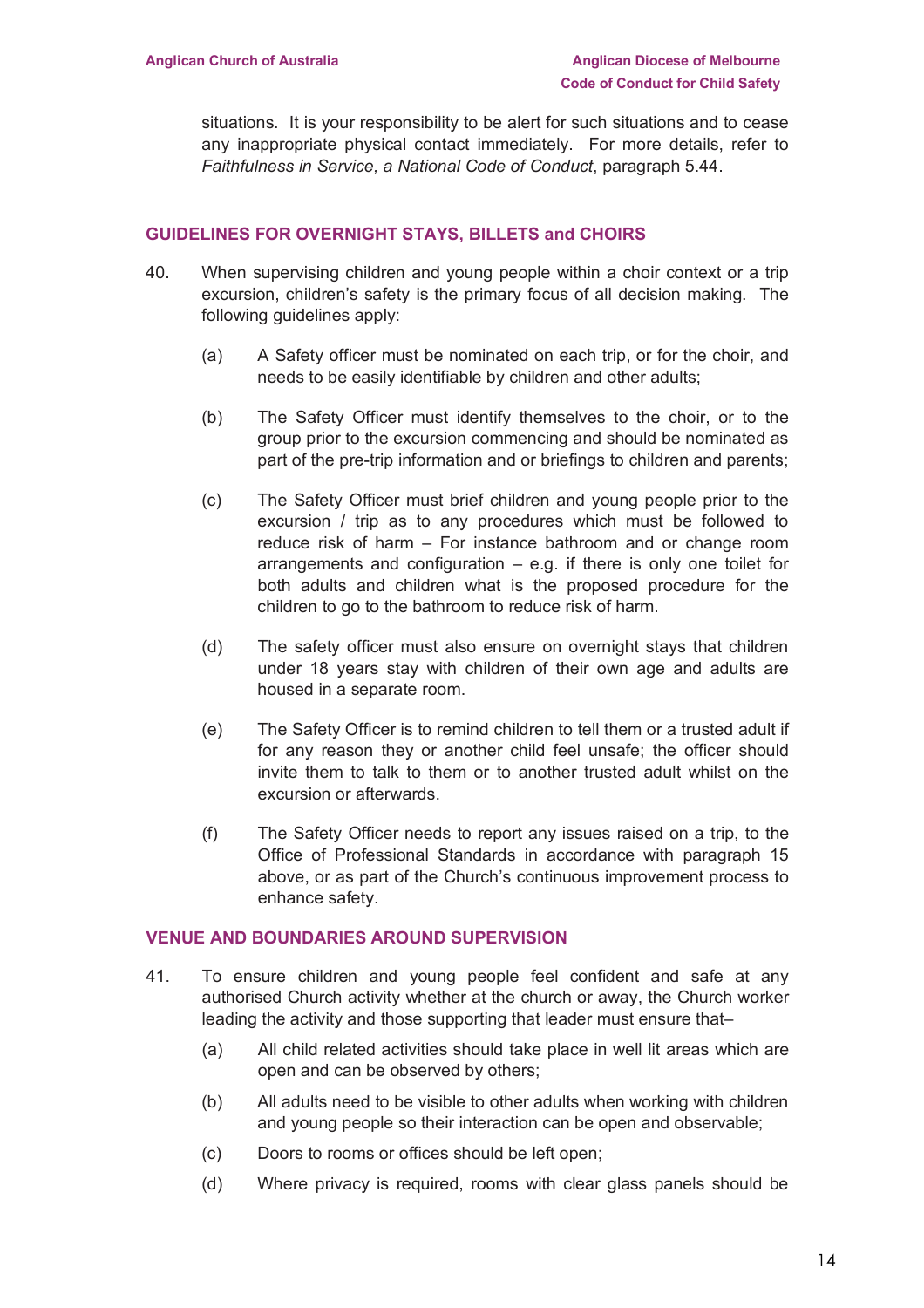used so that the interaction and conduct is observable by others;

- (e) No fewer than two adults should be present at all times during a class, program, rehearsal, event or ministry involving children and young people; these adults ideally should not be related; and
- (f) Supervision of the children and young people should be age appropriate and not compromise young people's privacy.

#### **VISITING ANGLICAN OR OTHER DENOMINATION'S CHURCHES / PREMISES**

- 42. When visiting Churches or places of the Christian or other faith:
	- (a) The adult in charge should be informed and sight the Child Safe Statement of Commitment and Code of Conduct from the other Church or faith institution; if none is sighted or what is sighted is clearly inadequate, the adult in charge should inform their supervisor;
	- (b) Children and young people should not be left alone by staff or volunteers accompanying the children when visiting such places;
	- (c) If there is any intention to leave children and young people in the care of staff, clergy or volunteers of any other denomination or organisation then the adult in charge must be satisfied that all such staff have current and valid Working with Children Cards;
	- (d) Children and young people must know who the designated Safety Officer is on the visit;
	- (e) On return from the trip/ excursion/ visit, the nominated leader must complete an incident report if any issues were raised by children or if the leader has concerns themselves about inappropriate behaviour of others or issues which raised potential risks and need to be addressed in the future.
- 43. If any complaints are made or concerns raised, the Safety Officer must:
	- (a) ensure any allegation is reported to the police or child protection in accordance with the obligations to report as set out above; and
	- (b) report any child safety concerns to the Director of Professional Standards and their supervisor.

If an allegation of child abuse is made, ensure as quickly as possible that the child is safe.

## **PART 2 - ELECTRONIC COMMUNICATION**

#### **INTRODUCTION**

- 44. General communication is an integral part of youth and children's ministry and something that is to be encouraged in ministry. Pastoral care for youth and children will be primarily through face to face contact, but increasingly communication will utilise social media.
- 45. As a general policy, the Church aims to embrace the opportunities provided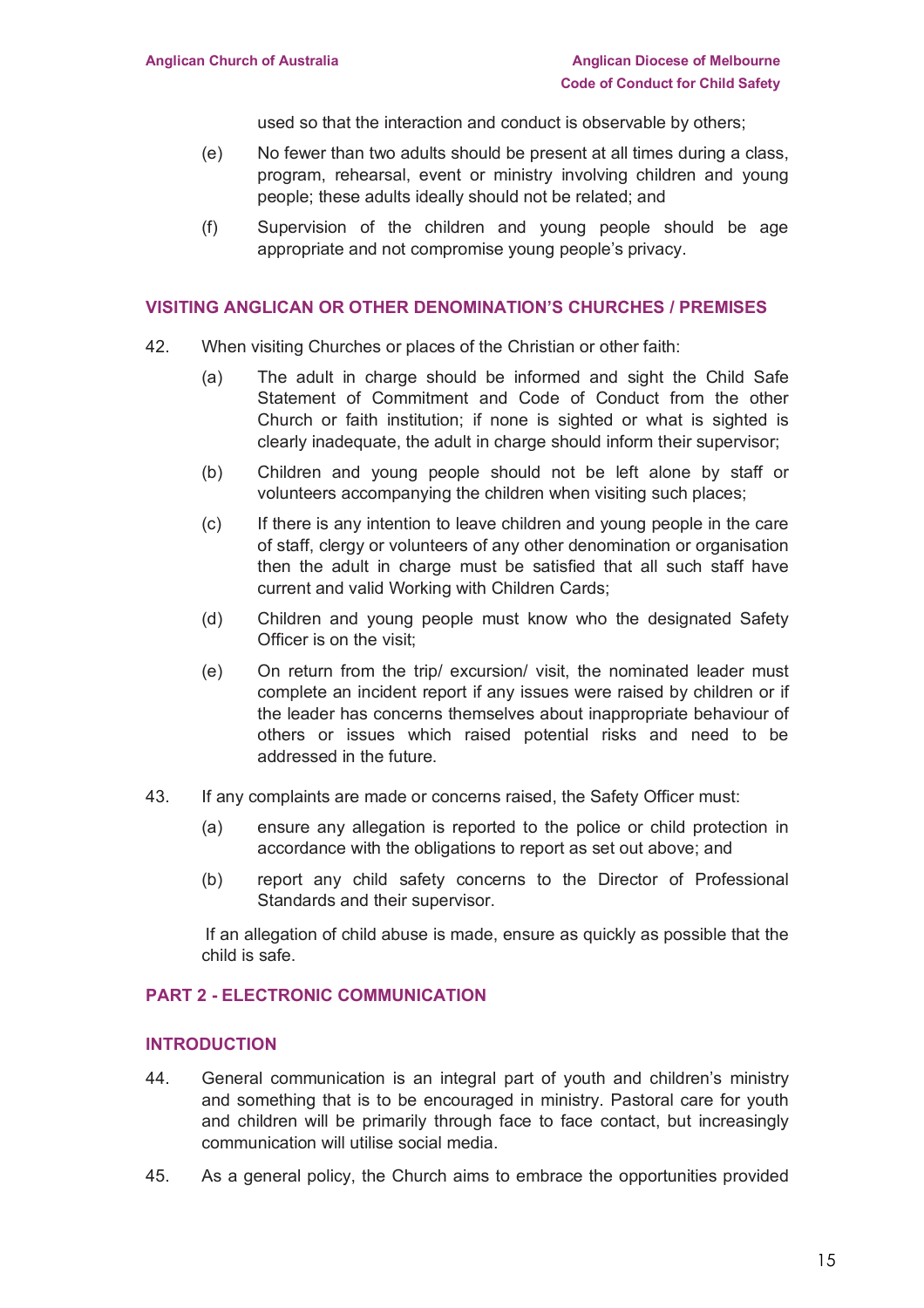by social media, but avoiding inappropriate or unwise behaviour. In particular, this part focuses on on-line interactions with people under 18 years of age.

#### **DEFINITION OF 'YOUTH AND CHILDREN'S INFLUENCERS'**

46. Official youth and children's leaders are not the only people who deal with young people in the church community. While they perhaps come into contact with young people on a more regular basis than others, through the programs and gatherings of the Church, there is a wider sphere of people who also need to communicate with young people. The term "youth and children influencers", therefore, includes, but is not limited to, those who interact on a regular basis with young people (under 18) through youth group, small groups, one-on- one discipleship, music teams, services, children's ministry and any other interactions that may take place under the umbrella of the Church.

#### **RATIONALE**

- 47. The Church sees the need for this Code to address on line communication because:
	- (a) some forms of communication are illegal or dangerous for youth influencers to be using with young people;
	- (b) youth and children's influencers are looked up to by young people and the way they use electronic communication tools can have an impact on young people;
	- (c) youth and children's influencers need to actively promote a safe environment for young people as well as protecting themselves and the organisation/s that they represent; and
	- (d) information in emails, or posted on the internet or sent in text or video messages can be reproduced and used in ways that were not originally intended.

These issues are further discussed in the Parish Duty of Care Handbook published by the Diocese.

The following standards and guidelines establish appropriate boundaries when using e- communications with children and youth.

#### **PART 2 - ELECTRONIC COMMUNICATION - STANDARDS**

#### **A. General**

- 48. Youth and Children's leaders must inform, by way of sending them a copy, the Children and Youth Ministers or if there is no one holding that position, in the case of the Cathedral, the Dean and in the case of a parish or congregation, the Vicar or Senior Minister (and each other, where appropriate) of all online interactions, ongoing and one-off, leader-initiated and youth-initiated that they have with youth or children.
- 49. Youth and Children's leaders must inform parents/guardians of any form of ongoing communication leaders have (on and offline) with youth and children outside of face-to-face interactions at church, youth group, children's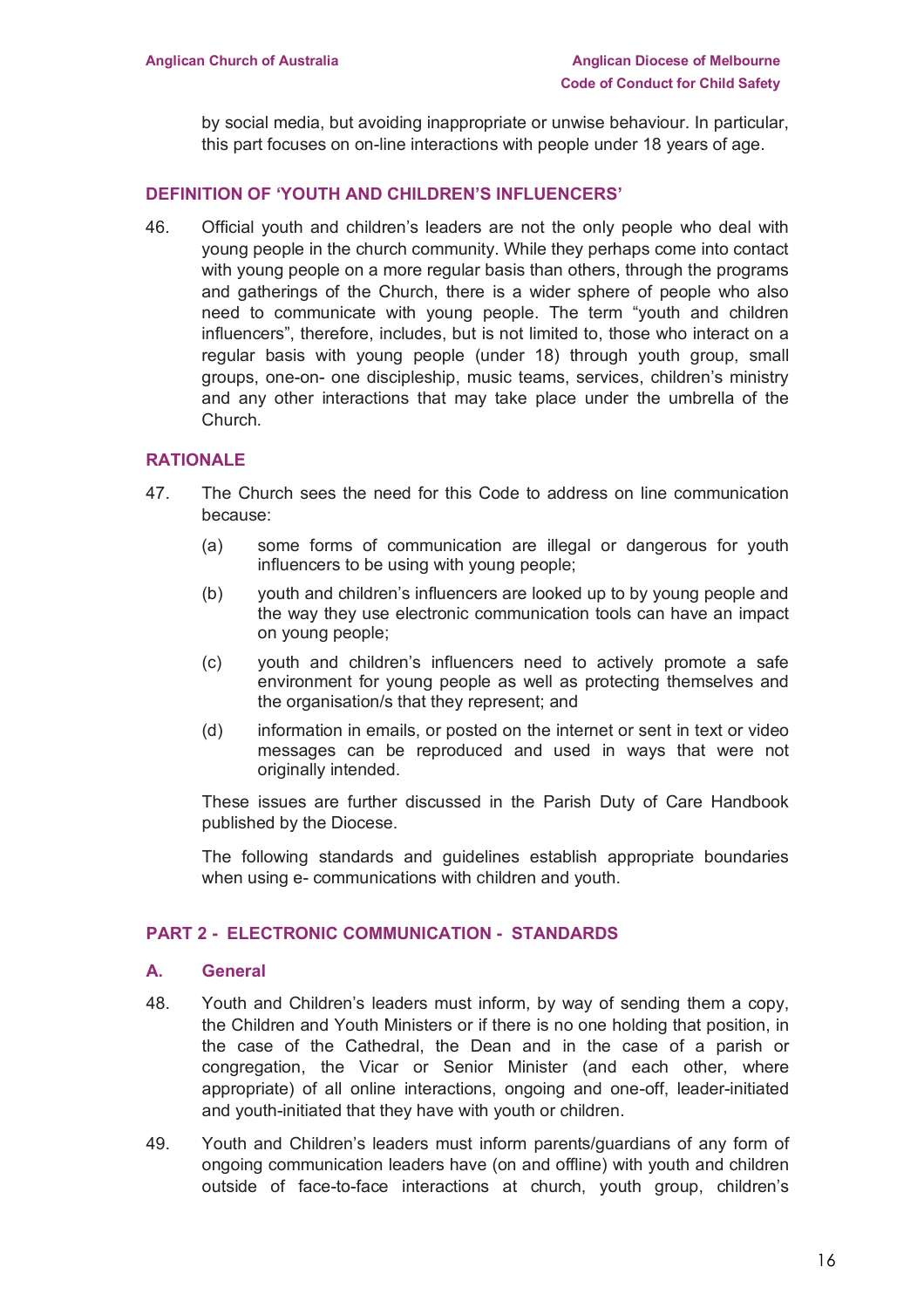programs, and similar situations.

- 50. Online communication must never be the default or preferable means of communicating with youth and children, particularly about anything of a sensitive or personal nature – such interactions should take place offline in a face to face or telephone interaction. Even if initiated by youth, lengthy interactions should be moved offline as soon as possible.
- 51. A Church worker must never initiate a private conversation online with youth and children, and if it happens, it should always occur with at least one other leader as part of the conversation. Such interactions should never be substituted for offline interaction, and should never be used to discuss matters or a personal or sensitive nature.
- 52. If a private conversation is initiated by a youth or child with a leader, beyond that of a brief and simple update (e.g. "I'm running 10 mins late") the leader must:
	- (a) continue the conversation only in an offline form (appropriate phone call, face-to-face meeting), if this is impossible, the leader should not meaningfully continue the interaction until after having consulted with the Children's or Youth Ministers or other supervisor.
	- (b) inform the Children's or Youth Ministers or other supervisor that the interaction has taken place, keeping a copy of the conversation in full for reference.
- 53. Youth and children's leaders and influencers must:
	- (a) be courteous and engage in respectful interactions
	- (b) be knowledgeable about and practice privacy principles
	- (c) be knowledgeable about and take care in social networking
	- (d) not knowingly transmit, retrieve or store any communication that is discriminatory, harassing, derogatory, obscene, sexually explicit or pornographic, defamatory or threatening
	- (e) consider if electronic communication is the best medium for a communication
	- (f) not use electronic communication for any form of rebuke
	- (g) be mindful that any post may be perceived by the reader as the voice of the Church and opinions given may be thought of as coming from the church, or as church policy or the Senior Minister's opinion
	- (h) inform their supervisor if emails or other communications are received of a very personal nature
	- (i) not send any electronic communication that attempts to hide their identity or represent oneself as someone else
	- (j) must not engage in video online communications or, except for short formal calls, voice online or telephone communications.

## **B. Telephone**

54. Youth and children's leaders and influencers must NOT: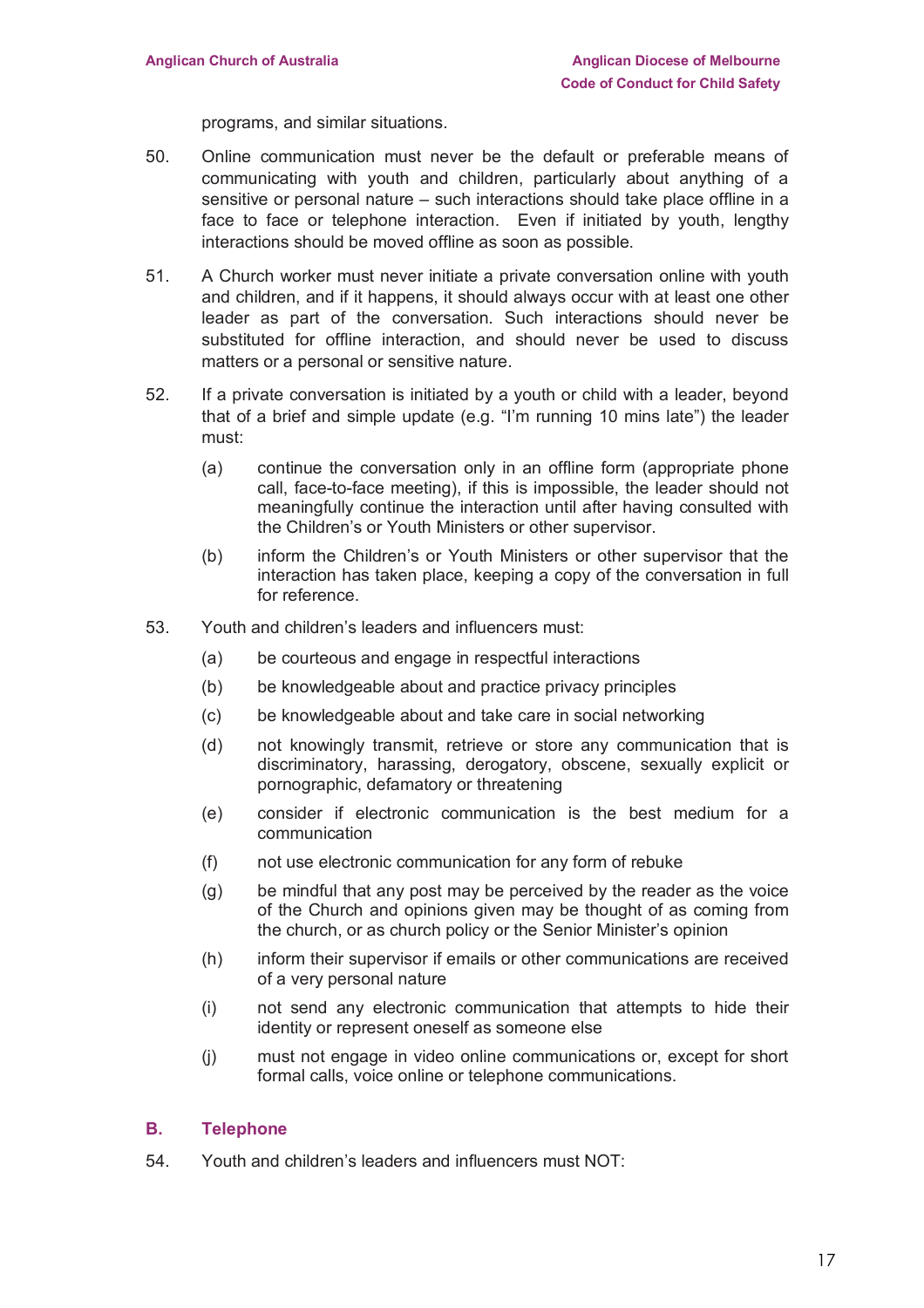- (a) seek phone contact details of minors except for ministry purposes, nor should they give out their own details, except for ministry purposes
- (b) contact minors via the phone except for the stated purposes of the approved curriculum, program or activities
- (c) engage in video chats with youth and younger children
- (d) fail to inform parents and guardians of any leaders that have contact details for the minors in their care, and the expectations and limitations of interaction with minors by phone should be made explicit
- (e) fail to ensure that a parent of the young person is aware of the phone call, unless special circumstances prevent this information being given.

## **C. Email**

- 55. Youth and children's leaders and influencers must:
	- (a) ensure that all emails to young people have at least one other youth or children's influencer cc'd into them or cc'd to a storage email account that is accessible by the Youth and Children's Ministers or other ministry supervisor (e.g. a gmail account) for future reference if required
	- (b) restrict emails to purpose only emails (e.g. event details), except in special circumstances; and
	- (c) as far as possible save all emails to and from young people and children.

#### **D. SMS, WHATSAPP and like communications**

56. Youth and children leaders and influencers must record or save text messages that are sent and received from young people that have a level of depth or seriousness that goes beyond simple sharing of information (e.g. "We're meeting here"). This should include the content, the time, the date and the recipient and sender. The supervisor should be made a party to the communications by way of a copy.

#### **E. Facebook**

- 57. Numerous social media tools are now widely used. Listed below are main social media tools that young people use at the time of writing. The **recommendations** for youth and children's influencers and leaders given in the "Facebook" section would apply equally to the majority of other social media sites.
- 58. Youth and children's leaders and influencers are expected to follow the following guidelines:
	- (a) Set an example of good behaviour, in verbal and visual form.
	- (b) Posting written comments, photos, or videos of a personal nature should be done with the utmost care. Thinking through how comments, photos, or videos may be seen by other people is a valuable habit.
	- (c) Posting on other people's profiles should be general and kept to a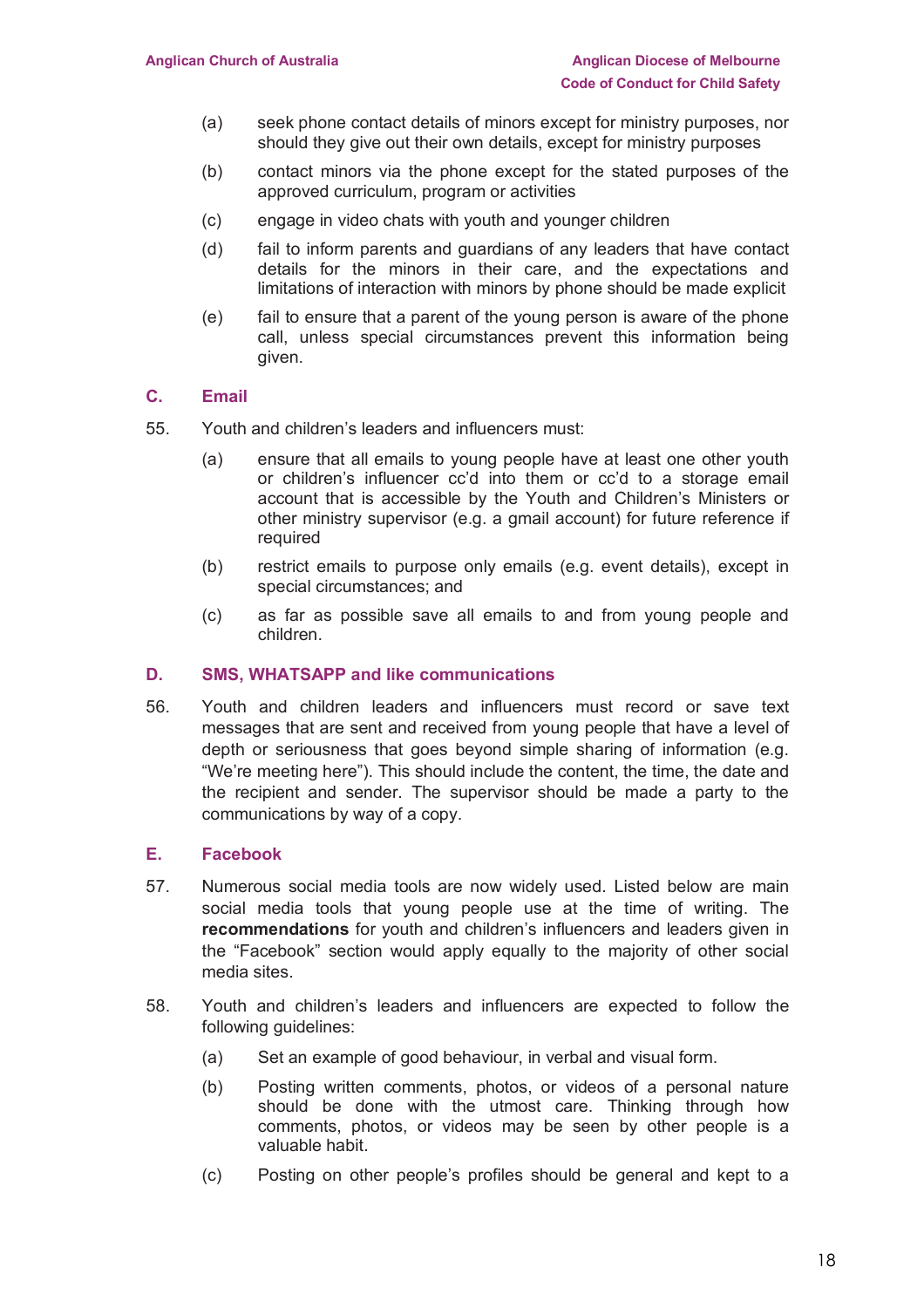minimum, particularly with young people. It is best to keep conversations public so other people can see what's going on.

- (d) Comments, whether on their profile or in comments, are not to be crude or rude and are to be done in a way that will not be misconstrued by a third-party viewing them.
- (e) Be conscious of what you write and how others may interpret it. Sarcasm, irony, and jokes can seem funny but can be misinterpreted by others.
- (f) Do not write negatively about other people or organisations.
- (g) Do not publicly express anger, bitter disappointment and other heated emotions when posting.
- (h) Keep a close eye on the ever-changing privacy settings.
- (i) You should maximize your privacy as much as is practical. Make sure that the people who need to see your posts are only the people who actually see them.

#### **YOUTH SPECIFIC**

- (j) Youth leaders should not 'friend' minors on social media, and should not respond to friendship requests from minors from within the church community or contacts.
- (k) Youth leaders will not initiate conversations at-length online, especially not conversations of a personal of sensitive nature. Online interactions are to be practical purposes and light-hearted, public communication; overall the involvement of the leader in the youth's online activities is to be minimal.
- (l) All youth influencers should be very careful with whom they interact and what is visible on their profile.
- (m) Private messages should be purpose-only messages, but if they go beyond this, another youth influencer should be in the conversation. Do not post any private details of a young person on any other "wall", "profile" or "event". Please check with other youth influencers if they are happy for their details to be published in an open forum.
- (n) Be careful what is posted and consider the ways in which it can be misinterpreted.
- (o) Ensure that care is taken when 'following' others.
- (p) Do not post negative comments about people or organisations.

#### **F. Instant messaging (MSN, FB CHAT, SNAPCHAT, GOOGLE CHAT, INSTAGRAM, Wechat ETC.)**

- (q) All youth influencers are to avoid online personal chat with a young person where possible. It is preferable to move the conversation to another form.
- $(r)$  If a youth influencer and a young person use instant messaging make sure that the conversation is recorded or saved.
- (s) If a conversation is occurring in an instant messaging application then invite a third person to join the conversation or create a new message thread to include the third person.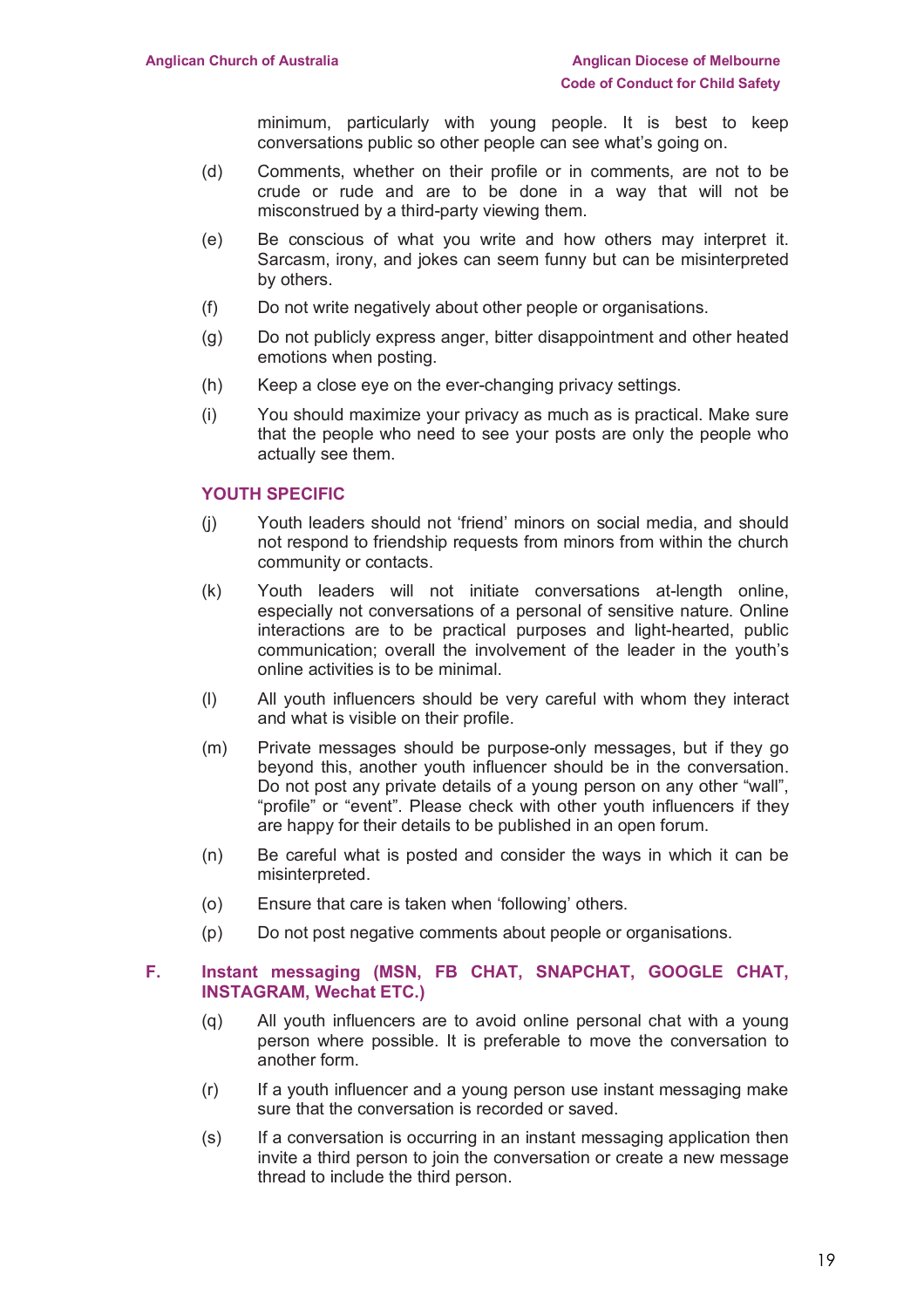#### **G. Video Chat (Mobile Phone or internet)**

59. Video chat can include, but is not limited to, Facetime, Google Chat, Skype or any other applications that allow personal conversation via video form. Youth influencers must not enter into any conversations of this nature with a youth or child.

#### **PART 2 - ELECTRONIC COMMUNICATION - GUIDELINES**

#### **ONLINE BEHAVIOURS EXPECTED FROM YOUTH**

- 60. Youth and children's leaders should make clear to those in their charge their expectations of the nature of any online interaction with the leaders. Such expectations should include:
	- (a) Youth should not expect or seek a particularly deep or active online relationship with a leader.
	- (b) Youth should not seek to communicate at-length with a leader in an online setting: long conversations, especially those of a personal or sensitive nature are always best to be had in another form.
	- (c) Youth should not seek to embarrass, defame, or implicate the leader by online means in any inappropriate or illegal activity. Youth and leaders are always to be respectful of one another online.
	- (d) Youth should be aware that posts and interactions they make online may be seen by leaders, who then may have a responsibility to report them or take other action as a result.
	- (e) Social media friendship should not be taken as a sign of particular preference or special relationship between youth and leaders. It is inappropriate for youth to seek such relationships with leaders.

#### **REPORTING ONLINE BEHAVIOUR OF CONCERN**

61. If information that discloses a failure by a Church worker or a child or youth to whom a Church worker ministers to adhere to the standards and guidelines of this Code is encountered, then advice from the Children and Youth Ministers or other supervisor must be sought. If a leader encounters information that requires immediate attention (i.e. the youth(s) are at immediate risk of coming to harm), the leader must report the matter to the supervisor and if required, as mandatory reporting to the Director of Professional Standards. Where appropriate, leaders should also inform the parents/ guardians.

#### **GAMING CONSOLES**

- 62. Xbox, PlayStation and other gaming consoles (including computers) have games that allow communication across the Internet usually through text and voice chat:
	- (a) Youth influencers should avoid 'chatting' to others playing the same game as they are, particularly if a known young person is also playing the game.
	- (b) Do not initiate chat to those you know or reasonably suspect to be young people within the game.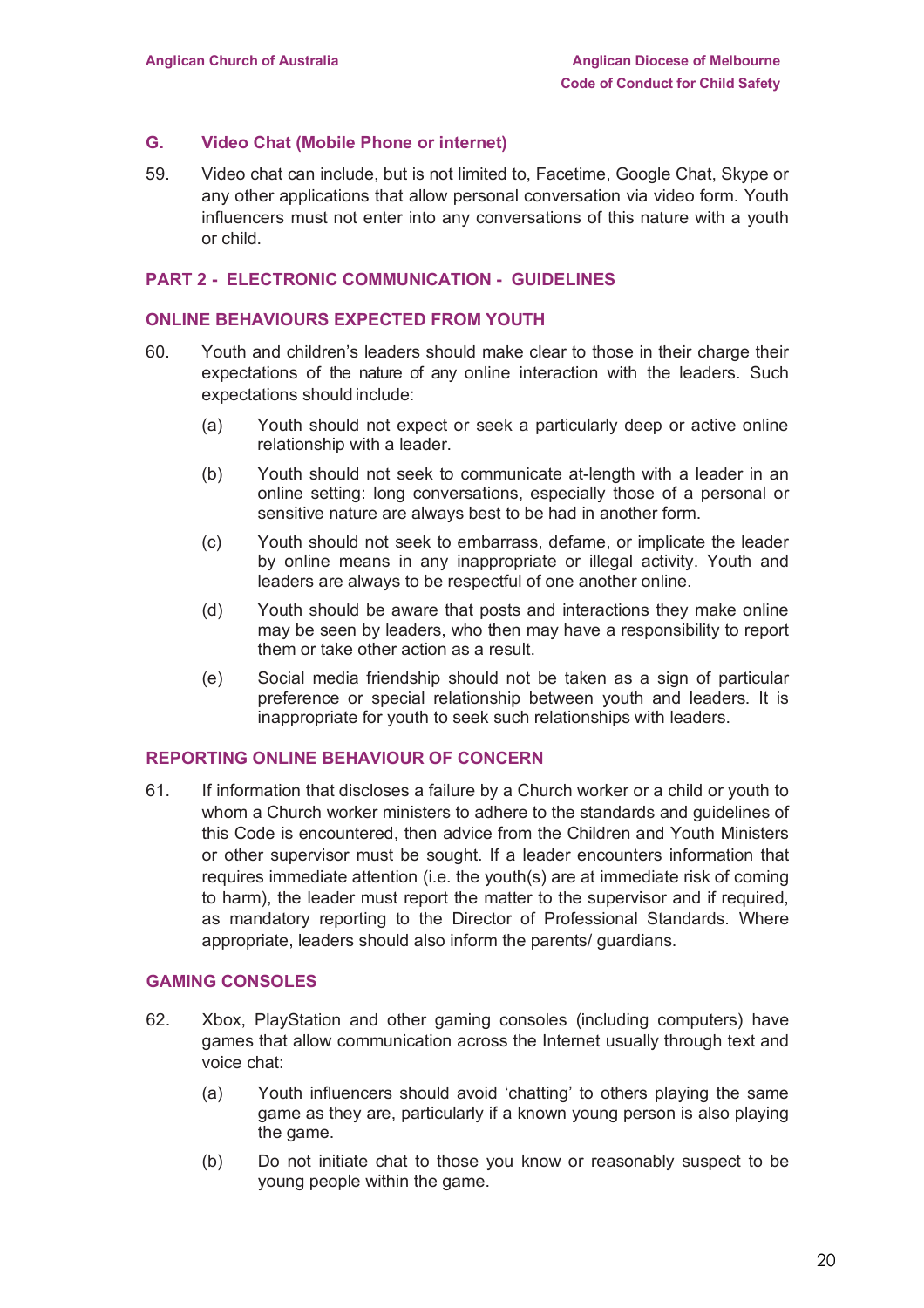(c) Make sure that the parents know that their children are playing a game across the Internet with a 'youth influencer'. At all times obey and follow the parents' instructions.

## **REVIEW OF THIS CODE**

63. The Archbishop in Council of the Diocese will review this Code of Conduct no later than the third anniversary of its making and for that purpose and prior to that review will invite parishes, congregations, the Cathedral and other stakeholders to give feedback on its operation.